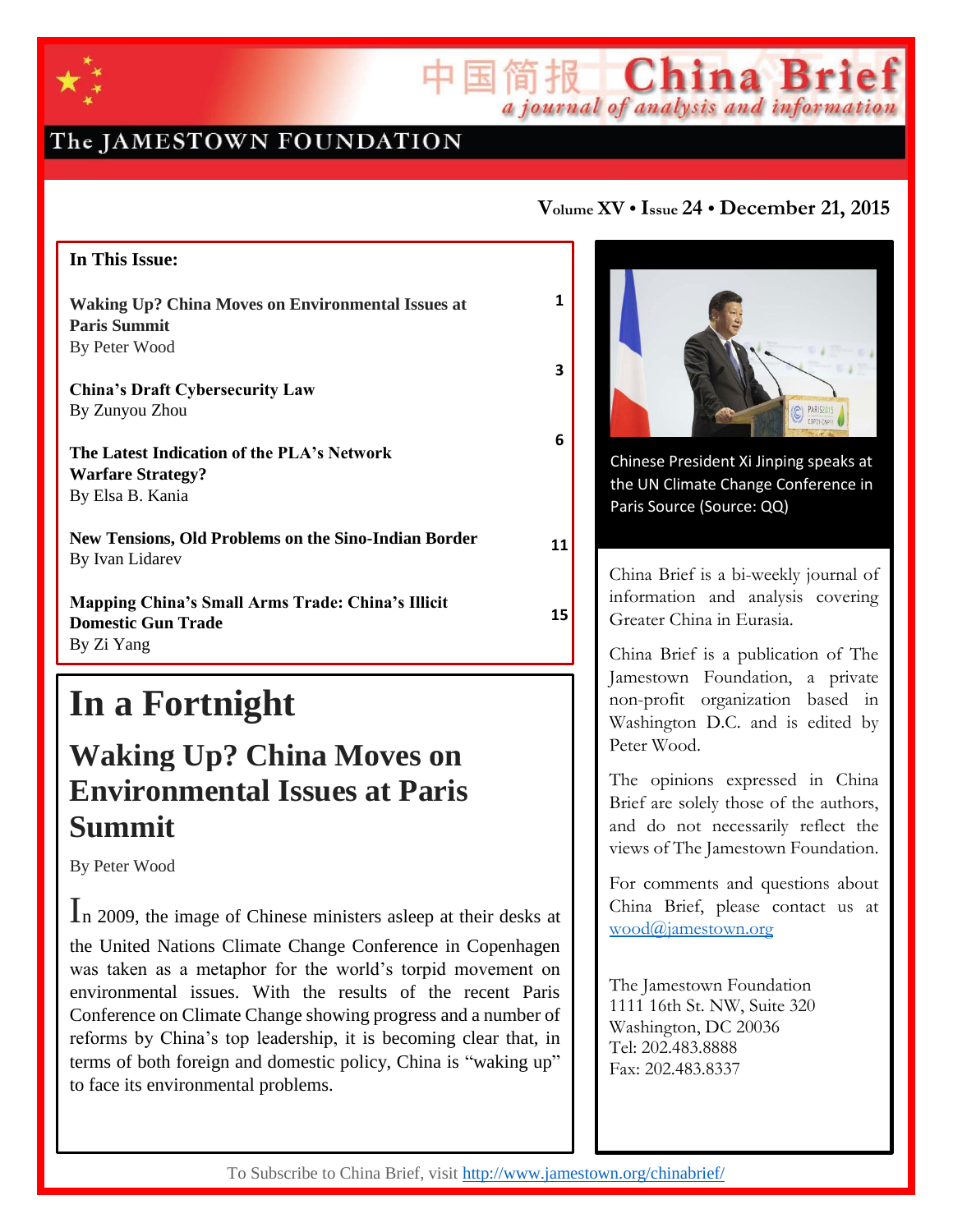At the conference in Paris, which ended on December 12, delegates from 196 countries agreed to a framework that, if approved by a majority of top carbon emitters, will become legally binding. China and the U.S., despite their frequent and ongoing disagreements on a number of strategic issues, are viewed as being cooperative partners in this endeavor.

The groundwork was laid during President Xi Jinping's visit to Washington in September. U.S. President Obama and President Xi "reaffirm[ed] their shared conviction that climate change is one of the greatest threats facing humanity and that their two countries have a critical role to play in addressing it" [\(NDRC,](http://en.ndrc.gov.cn/newsrelease/201509/t20150929_755626.html) September 26). China committed itself to lowering carbon dioxide emissions per unit of GDP by 60-65 percent from its 2005 level by 2030.

As ever, balancing the needs of economic growth and environmental protection have proven difficult, particularly with a country as reliant on coal for power generation, and whose economy is widely viewed as going through a period of contraction.

Domestically, at the top level, there are positive signs. A White Paper issued by the National Development and Reform Council (NDRC), China's top economic planning agency, acknowledged a range of environmental crises—from droughts and soil degradation to air pollution, paving the way for further action [\(NDRC,](http://en.ndrc.gov.cn/newsrelease/201311/P020131108611533042884.pdf) November 2013). Premier Li Keqiang announced at a June meeting of the body that China was on-track to achieve the current fiveyear plan's carbon-reduction and environmental goals [\(Gov.cn,](http://english.gov.cn/premier/news/2015/06/12/content_281475125996793.htm) June 12). The Leading Small Group for Comprehensively Deeping Reforms (中央深改 组), a committee lead by Xi Jinping and members of the Politburo Standing Committee, issued a series of action plans dealing with the environment [\(Xinhua,](http://news.xinhuanet.com/politics/2015-07/05/c_1115820327.htm) July 5). Specifically, these reforms within the Ministry of Environmental Protection (MEP) have shifted responsibility onto local cadres to improve and changed the budget mechanism for local environmental bureaus' (环保局) that had

discouraged them from issuing fines. The MEP's new media savvy "scholar-politician" Chen Jining has been a much more effective voice than his predecessors (*[China Brief](http://www.jamestown.org/programs/chinabrief/single/?tx_ttnews%5Btt_news%5D=44866&tx_ttnews%5BbackPid%5D=25&cHash=5880daa1472ee41f5d40066fa53ec6a8#.VnPqjTZebB4)*, December 7). While these moves at the highest level are certainly welcome, facts on the ground paint a different picture.

At the local level, things are less encouraging. China has for many years seen large protests against specific environmental threats, particularly carcinogenic chemical-producing factories. Though these groups have been effective in shutting down polluting factories in Xiamen and Dalian, cities in China's south and north, similar protests elsewhere, including in Kunming and Chengdu, both cities in China's south west, have faced more stern opposition from local governments (SCMP, May 20, 2013). In response to mass protests, the Kunming city government eventually published an environmental report on the proposed factory (*Beijing Morning Post*, June 26, 2013). In each of these cases, government action came only after it became apparent that media suppression and riot control would no longer be effective. Moreover, government action was successful in suppressing these issues from becoming larger, national level movements.

More troublingly, seemingly universal problems, such as urban smog, have failed to mobilize significant protest. Years after the U.S. Embassy briefly labeled Beijing's air as "crazy bad," this month, Beijing issued its first ever smog red alert [\(ChinaNews Online,](http://www.chinanews.com/gn/2015/12-07/7659968.shtml) December 7; [Caixin,](http://english.caixin.com/2015-12-08/100883519.html) December 8). This was quickly followed by a second red alert less than two weeks later [\(Sina Online,](http://news.sina.com.cn/c/nd/2015-12-18/doc-ifxmttcn4975799.shtml) December 18). It appears that most Chinese citizens have chosen to simply don their breathing mask, change the filter of their air purifier and get on with their lives.

The Chinese government, through its restriction of Non-Governmental Organizations (NGOs), lack of support for grassroots environmental efforts and long inattention to environmental issues that could slow economic growth has created a recursive loop of focus on growth, empty promises and apathy. Though China's cooperation in international forums is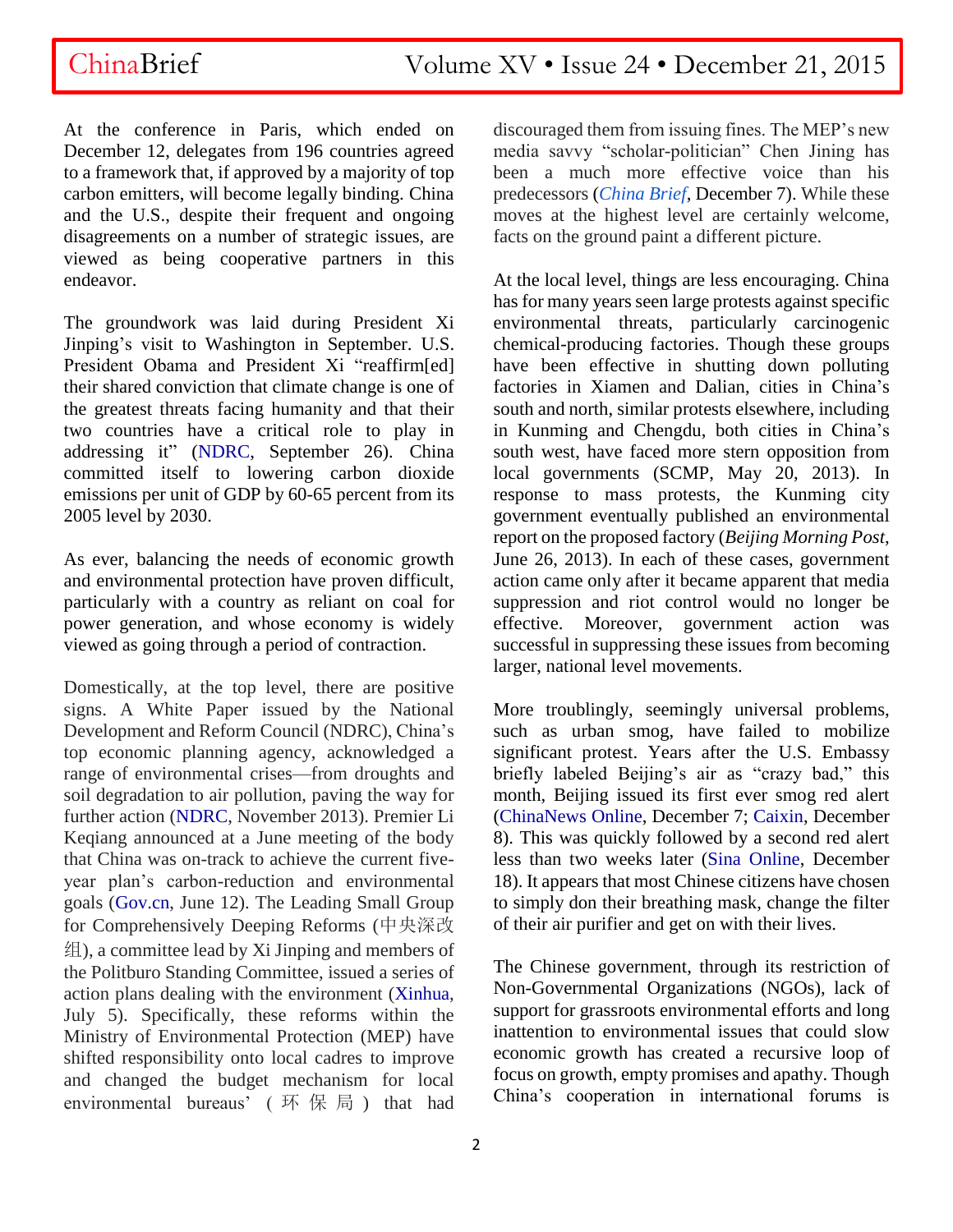certainly welcome, without a "comprehensively deep" internalization of environmental protection, from the Politburo to the city block, the needed will to correct China's environmental issues—much less global concerns—will be lacking.

\*\*\*

# **China's Draft Cybersecurity Law**

By Zunyou Zhou

In early December, China and the United States reached an agreement in their first round of highlevel dialogue on fighting cybercrime and other malicious cyber activities (*[China Daily](http://usa.chinadaily.com.cn/us/2015-12/02/content_22611583.htm)*, December 2; *[Legal Daily](http://www.legaldaily.com.cn/index_article/content/2015-12/02/content_6381490.htm)*, December 2). The meeting marked a significant step for both countries in establishing acceptable rules on cybersecurity after Chinese President Xi Jinping and U.S. President Barack Obama signed a bilateral "no-hacking" pact during Xi's state visit to the U.S. in September 2015.

The cybersecurity agreement brought international attention again to China's Draft Cybersecurity Law unveiled by the Standing Committee of the National People's Congress (NPC) on July 6, 2015 [\(NPC](http://www.npc.gov.cn/npc/xinwen/lfgz/flca/2015-07/06/content_1940614.htm)  [website\)](http://www.npc.gov.cn/npc/xinwen/lfgz/flca/2015-07/06/content_1940614.htm). The 68-article draft law was released shortly after the passage of China's revised National Security Law and the publication of two other draft laws on counterterrorism and NGO management. All four laws are considered an ambitious effort by the Chinese Communist Party (CCP) under Xi Jinping's leadership to maintain its firm grip on power in a changed domestic and international environment. Against this backdrop, it is important to take a careful look at the legislative background and the text of the draft law to understand China's views of the risks posed by cyberspace and the policies it will implement to cope with these risks.

### **Legislative Background**

An explanatory of the draft law suggests as justifications for this proposal "new situations," "[the] CCP Central Committee's requirements" and "people's expectations" [\(NPC website,](http://www.npc.gov.cn/npc/xinwen/lfgz/flca/2015-07/06/content_1940614.htm) July 6).

– "New situations" are a reference to: (1) cyberattacks threatening the security of critical information infrastructure in the sectors of telecommunication, energy, transportation, finance, national defense and public administration; (2) unlawful actions, such as illegal acquisition, release, purchase, or sale of personal data, insulting or slandering other people, and violating intellectual property, which seriously violate the legitimate rights of natural persons or legal entities; (3) dissemination of illegal information propagating terrorism or extremism and instigating the subversion of state power or overthrow of the socialist system, or spreading of pornographic information.

– "CCP Central Committee's requirements" include: (1) "new thoughts, new opinions and new judgments" by President Xi Jinping; (2) the suggestions of the Fourth Plenary Session of the 18th CCP Central Committee for improving cybersecurity.

– "People's expectations" are obligations put on the authorities to: (1) strengthen cyberspace governance according to law; (2) regulate the transmission of Internet information; (3) suppress violations and crimes in cyberspace; (4) create a transparent and safe cyberspace.

The explanatory report also points out the draft law's "guiding thoughts" that include the "overall national security outlook" (总体国家安全观) proposed by Xi Jinping and the Chinese Internet policy of "active use, scientific development, law-based administration and ensured security" [\(Xinhua,](http://news.xinhuanet.com/english/2015-04/20/c_134166428.htm) April 20; *[China Brief](http://www.jamestown.org/programs/chinabrief/single/?tx_ttnews%5Btt_news%5D=44173&cHash=dc00eedd4c61b21c691b9700b1468049#.VmbHBLgrKig)*, July 17; [People's Daily Online,](http://en.people.cn/90001/90776/90785/7017177.html) June 8, 2010).

### **Cybersecurity Administration of China**

A key point of the draft law is the suggestion of a leadership role for the Cybersecurity Administration of China (CAC) for maintaining security in cyberspace. Pursuant to Article 6 of the legislation, the CAC is responsible for planning, coordinating, supervising, and administering cybersecurity-related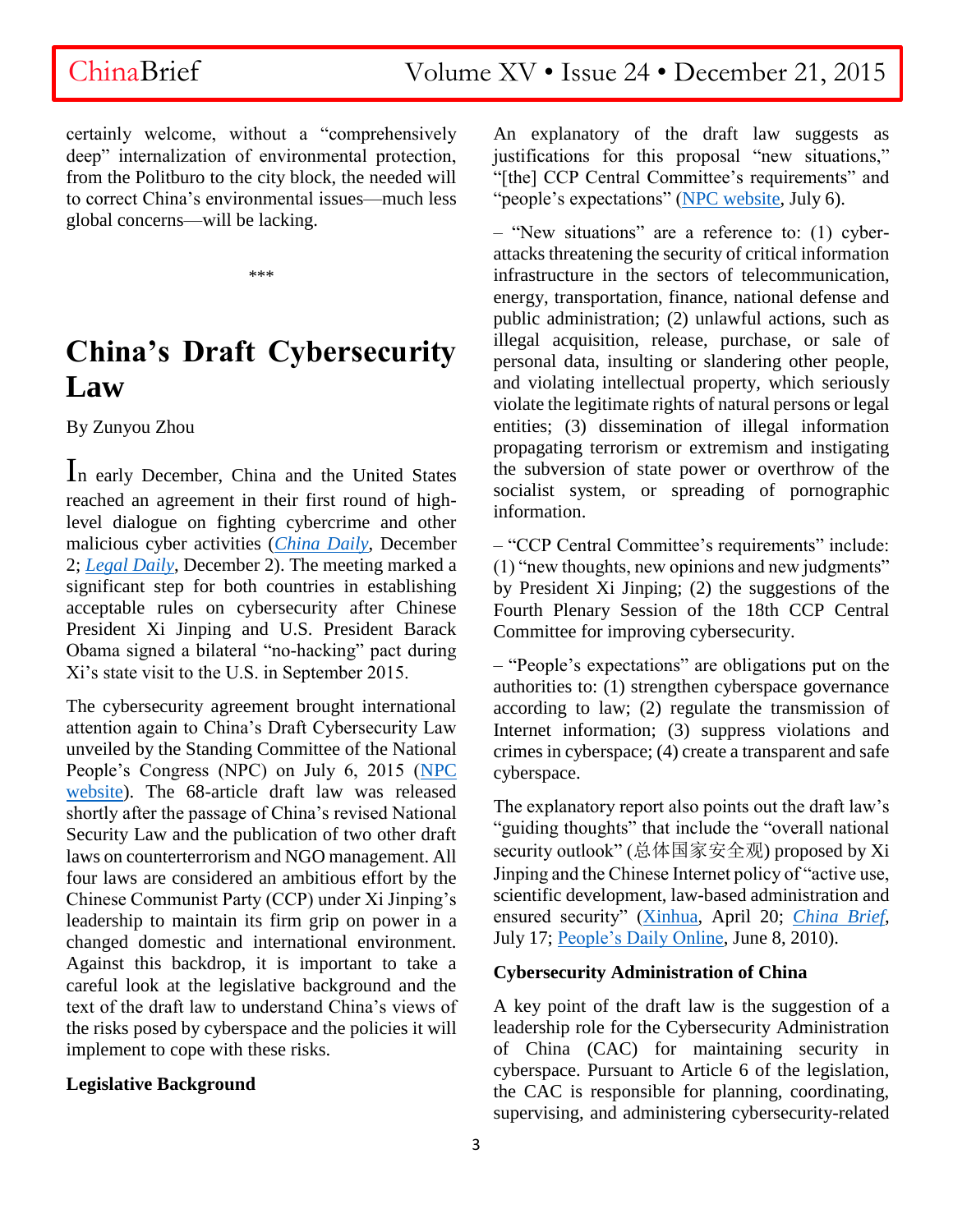affairs. Accordingly, other governmental organs such as the Ministry of Industry and Information (MIIT) and the Ministry of Public Security (MPS) may discharge their own duties in accordance with this law and other regulations. The CAC, therefore, will be elevated to the role of China's paramount Internet security regulator.

Aside from the general authorization granted under Article 6, the CAC's specific tasks and powers also include: (1) handling complaints about harmful acts against cybersecurity (Article 10); (2) designating critical Internet equipment and specialized cybersecurity products (Article 19); (3) organizing security inspections of Internet products and services purchased by critical information infrastructure operators (Article 30); (4) setting security assessment rules on the admissibility of storing personal information and other important data outside Chinese territory (Article 31); (5) developing coordination mechanisms for security testing, emergency drills, information sharing, and technical assistance for protecting critical information infrastructure (Article 33); (6) requiring Internet service providers (ISPs) to stop or block the transmission of information prohibited by law (Article 43); (7) coordinating the collection, analysis and reporting efforts with regard to Internet security information (Article 44).

The CAC, also known as the Office of the Central Leading Group for Cybersecurity and Informatization, is headed by Lu Wei, who also serves as the deputy head of CCP Propaganda Department, an internal CCP organ in charge of ideology-related work. This Central Leading Group, headed by Xi Jinping, is a decision-making body of the CCP Central Committee for formulating and implementing policies on cyberspace affairs. The group's two deputy heads are Li Keqiang, Premier of the State Council, and Liu Yunshan, chief of the CCP Propaganda Department. Lu's position within the CCP as a top propaganda official implies that the CAC's main task is to censor the cyberspace.

At the first meeting of the Central Leading Group in February 2014, Xi Jinping called for a dual focus on

"cybersecurity" (网络安全) and "informatization" ( 信息化 , "advancing information technology"), arguing that "without cybersecurity, there is no national security; without informatization, there is no modernization" [\(Xinhua,](http://news.xinhuanet.com/politics/2014-02/27/c_119538719.htm) February 27, 2014).

According to Article 1 of the draft law, the legislation's objectives are fourfold: cyberspace sovereignty, social stability, privacy protection, and economic development. As such, the first objective is to provide a legal basis for preserving China's "cyberspace sovereignty" (网络 空间主权 ), also known as "cyber sovereignty" (网络主权).

### **Cyberspace Sovereignty**

The proclamation of cyberspace sovereignty may date back to a 2010 Chinese government white paper on Internet policy, whose core tenet was that "the Internet is an important infrastructure facility for the nation" and "within Chinese territory the Internet is under the jurisdiction of Chinese sovereignty" (*[China](http://www.chinadaily.com.cn/cndy/2010-06/09/content_9952206.htm)  [Daily](http://www.chinadaily.com.cn/cndy/2010-06/09/content_9952206.htm)*, June 9, 2010). China's intention to uphold cyber sovereignty has also been written into its 2015 white paper on military strategy, which characterizes cyberspace as a new domain for national security and announces China's preparation for strengthening its cyber military forces [\(Xinhua,](http://news.xinhuanet.com/english/china/2015-05/26/c_134271001_4.htm) May 26; *[China Brief](http://www.jamestown.org/single/?tx_ttnews%5Btt_news%5D=44072&no_cache=1#.VfAujhGqpHw)*, June 23). From the perspective of the Chinese government, while the Internet is global in nature, how it is governed should be subject to the jurisdiction of each country. President Xi Jinping reaffirmed the principle of cyberspace sovereignty in his most recent keynote speech at the Second World Internet Conference held in China [\(Xinhua,](http://news.xinhuanet.com/politics/2015-12/16/c_1117481089.htm) December 16).

According to Ye Zheng, an information warfare expert with China's Academy of Military Science, cyber sovereignty is a new concept first proposed by China and subsequently opposed by some Western countries. But this concept is gradually finding acceptance in the international community, including some Americans. In this regard, the current contention is not on whether sovereignty in cyberspace exists, but on how it is interpreted and safeguarded [\(People's Daily Online,](http://theory.people.com.cn/n/2015/0720/c386965-27332547.html) July 20).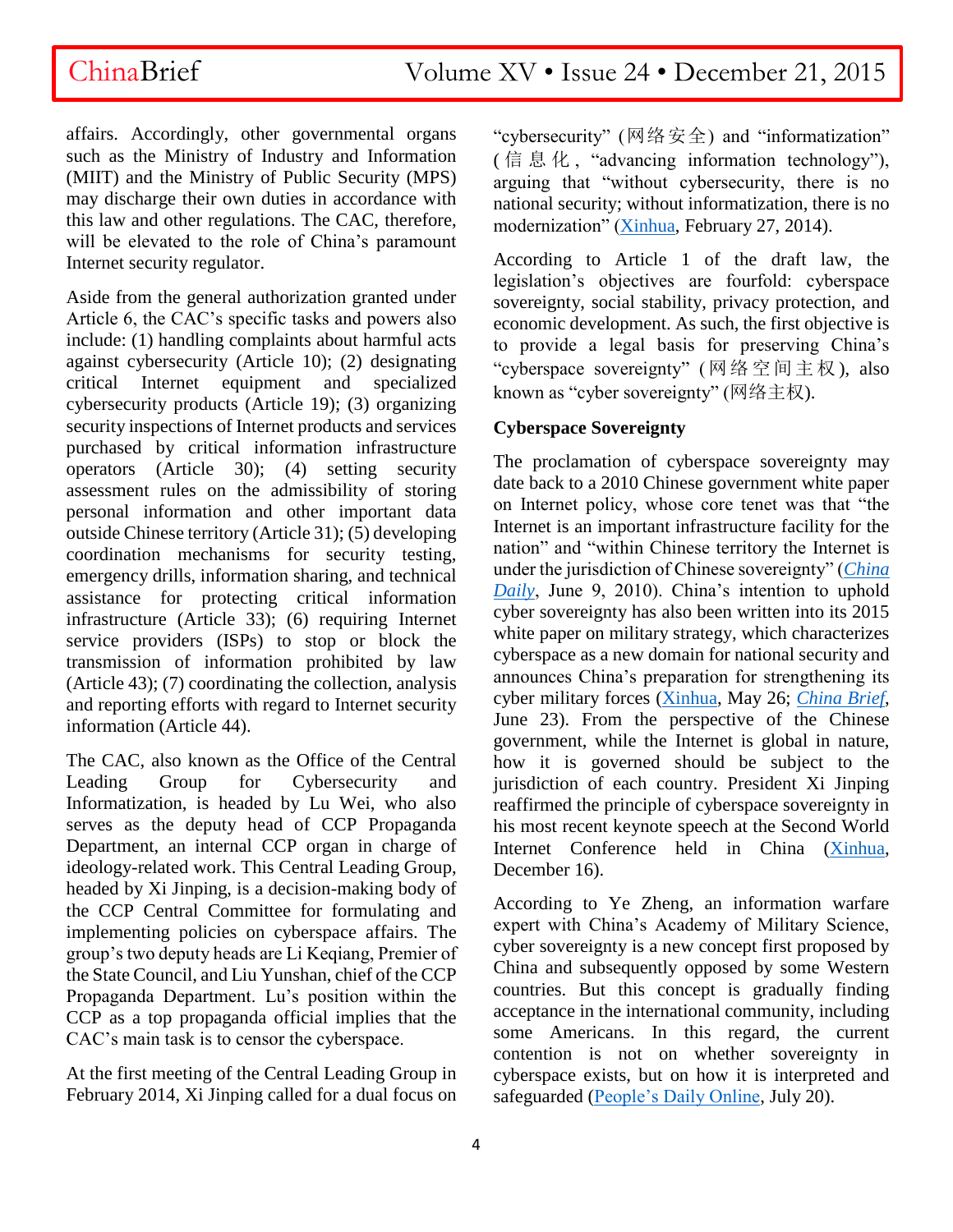ChinaBrief Volume XV • Issue 24 • December 21, 2015

The China-U.S. debate over cyberspace sovereignty is linked to the global controversy on Internet governance. Growing discomfort with the dominance of the United States in global cyberspace and its use of cyber capabilities has prompted China to pursue actions directed at changing the status quo of global Internet governance. China's recent submission, together with like-minded allies in the Shanghai Cooperation Organization (SCO), of an updated version of the International Code of Conduct for Information Security to the United Nations in January 2015, is one such example (*[China](http://www.jamestown.org/programs/chinabrief/single/?tx_ttnews%5Btt_news%5D=44338&tx_ttnews%5BbackPid%5D=789&no_cache=1#.Ve_oYhGqpHw)  [Brief](http://www.jamestown.org/programs/chinabrief/single/?tx_ttnews%5Btt_news%5D=44338&tx_ttnews%5BbackPid%5D=789&no_cache=1#.Ve_oYhGqpHw)*, September 4). **[1]**

### **Cyberspace Censorship**

Another major objective of the draft law is to maintain "social stability." This concern is so serious that it is, in the lexicon of the CCP, synonymous with "national security" as seen through the lens of Xi's comprehensive national security concept (*[China](http://www.jamestown.org/programs/chinabrief/single/?tx_ttnews%5Btt_news%5D=44601&cHash=a928bb6f937bf5a714f5cfd251aa333c#.VmrqM0orKig)  [Brief](http://www.jamestown.org/programs/chinabrief/single/?tx_ttnews%5Btt_news%5D=44601&cHash=a928bb6f937bf5a714f5cfd251aa333c#.VmrqM0orKig)*, November 16). In his explanatory report on the resolution by the Third Plenary Session of the 18th CCP Central Committee on major issues concerning comprehensively deepening reforms, Xi stressed the importance of reforming Internet management. In Xi's opinion, the driving force of the reform is the challenge to "national security and social stability" posed by the rapidly growing number of social network users and instant messaging tools characterized by fast communication, high influence, broad coverage, and strong mobilizing capability [\(Xinhua,](http://news.xinhuanet.com/politics/2013-11/15/c_118164294.htm) November 15, 2013).

In order to promote social stability, the draft law dedicates the entire fourth chapter, entitled "Internet information security" and comprised of 10 articles, to this issue. While Articles 34–39 are designed to protect personal information, Articles 40–43 are measures for censoring illegal information.

In terms of privacy protection, ISPs are required to meet their legal obligation to protect personal information (Article 34). Thus, the ISPs must follow principles such as legality, legitimacy and necessity (Article 35). They are also required to adopt measures necessary to keep the personal information collected strictly confidential (Article 36). An

individual has the right to request the deletion of his or her personal information collected or used by the ISPs (Article 37). Nobody is allowed to acquire or disclose the personal information of others in an illegal manner (Article 38). Government authorities must not disclose any personal information obtained while performing their duties (Article 39).

As for censorship measures, ISPs are obligated to stop the spread of information prohibited by law (Articles 40 and 41) and to set rules for handling complaints on Internet information (Article 42). The CAC and other public offices are empowered to order ISPs to block the transmission of such illegal information (Article 43).

It is surprising to note that, while the first half (Articles 34–39) of the fourth chapter is devoted to the protection of cyberspace privacy, the second half (Articles 40–43) lays down the obligations of ISPs and the powers of government agencies in censoring all illegally collected or used information, whether personal or non-personal. The fact that all these provisions are gathered in one chapter begs the question of whether the law is really meant to protect cyberspace privacy or, rather, is intended to carry out Internet censorship under the pretext of privacy protection.

Another reason for skepticism is that this law has other provisions, outside the fourth chapter, that may be used for cyberspace censorship. For example, Article 20 requires Internet users to register in their real names in order to receive Internet services. Article 50 of the draft law goes even further, allowing the government to temporarily shut down Internet access in areas where public security is deemed to be threatened.

These censorship measures may be necessary and even useful for maintaining order in cyberspace, but they will also disproportionately infringe on the freedom of speech of Internet users.

### **Cybersecurity with Chinese Characteristics**

The Chinese concept of cybersecurity was clearly articulated in a 2013 speech by Lu Wei. This involves four concepts: security of cyberspace sovereignty,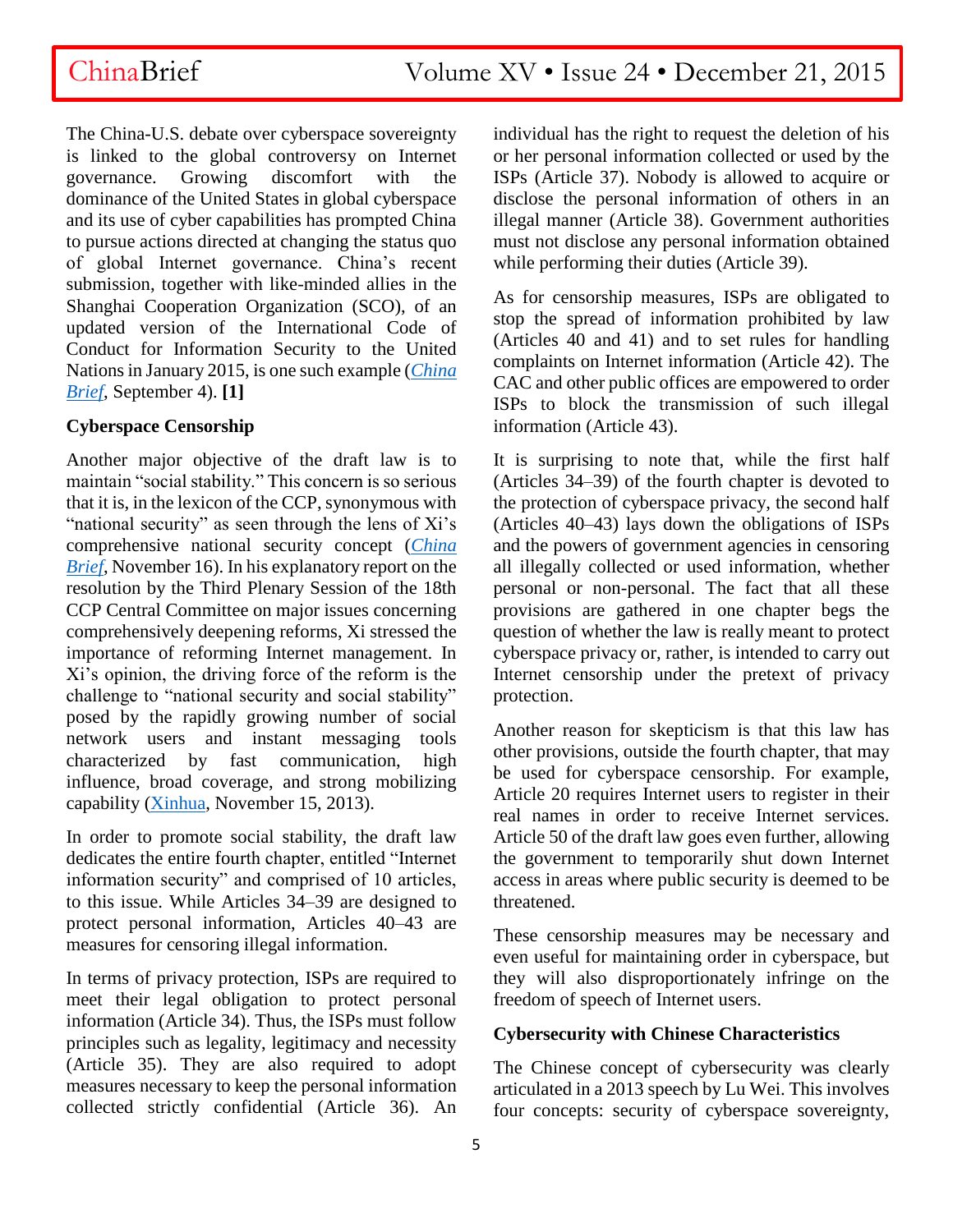security of Internet information, security of privacy in cyberspace, and security of information technology [\(Xinhua,](http://news.xinhuanet.com/world/2013-12/10/c_125838121.htm) December 10, 2013). It is necessary to note that basic rights such as privacy are often interpreted as defensive rights of citizens against state intervention. Since, in many cases, individual privacy and national security are by nature in conflict, the so-called "security of privacy," an elusive term coined by Lu, is doomed to be a mission impossible.

The Chinese cybersecurity bill needs to be understood in the context of China's rise in economic strength and global influence and its aspiration to set norms in global affairs. By attempting to create borders in cyberspace and solidify the status of the CAC as the leading organ for governing the cyberspace, the draft law demonstrates the CCP's resolve to protect national interests in the face of international pressure.

A review of the draft law reveals that while the list of powers granted to the government is long, only one obligation is imposed under Article 39 (see above); the obligations imposed on Internet service providers and Internet users are numerous, but no rights are granted to the providers and only one to the users under Article 37 (see above). According to Xie Junzhe, a cybersecurity law expert with Renmin University of China (RUC), the draft law leaves the impression that it deals solely with questions of how the government may rule the cyberspace and how companies and individuals need to cooperate with the government [\(China Civil and Commercial Law](http://www.civillaw.com.cn/bo/zlwz/?29405)  [Net,](http://www.civillaw.com.cn/bo/zlwz/?29405) July 19). This leaves the question of how will rights be protected. As Xie's colleague at the RUC, Professor Liu Pinxin, argues, the law needs more provisions on the protection of fundamental rights in order to balance the interests of security and liberty in the cyberspace [\(People's Daily Online,](http://theory.people.com.cn/n/2015/0901/c387081-27537634.html) September 1).

### **Conclusion**

The sweeping and vague draft law on cybersecurity gives the Chinese government almost unbridled powers to maintain the nation's security in cyberspace. If the draft law in the current form is passed and the discretionary powers enjoyed by the government are not balanced by strict conditions and strong oversight, it remains questionable whether the security, achieved at the expense of fundamental rights, is genuinely worthwhile.

*Dr. Zunyou Zhou is a senior researcher and head of the China section at Germany's Max Planck Institute for Foreign and International Criminal Law and the author of "Balancing Security and Liberty: Counter-Terrorism Legislation in Germany and China" (2014).*

### **Notes**

1. *Wang Xiaofeng, The Issue of Cybersecurity in the China-U.S. Relationship, in: [American](http://www.cas.fudan.edu.cn/picture/2150.pdf)  [Studies,](http://www.cas.fudan.edu.cn/picture/2150.pdf) No. 3, 2013 [*汪晓风*,* 中美关系中的 网络安全问题, 《美国研究》2013 年第 3 期], pp. 20–24).

**\*\*\***

# **The Latest Indication of the PLA's Cyber Warfare Strategy?**

Comparing the Strategic Guidance for Military Struggle in Cyberspace from the 2013 and 2015 editions of *The Science of Military Strategy* 

By Elsa B. Kania

The 2015 text of *The Science of Military Strategy*  (战略学), published by the PLA's National Defense University (NDU) in April, offers an interesting contrast with the 2013 Academy of Military Science (AMS) edition. These authoritative texts, which are used as teaching and reference materials for senior PLA officers, articulate the PLA's thinking on and approach to military strategy in multiple domains and contexts. **[1]** Since the AMS has a more direct role in the formulation of military strategy, the 2013 text of *The Science of Military Strategy* might be more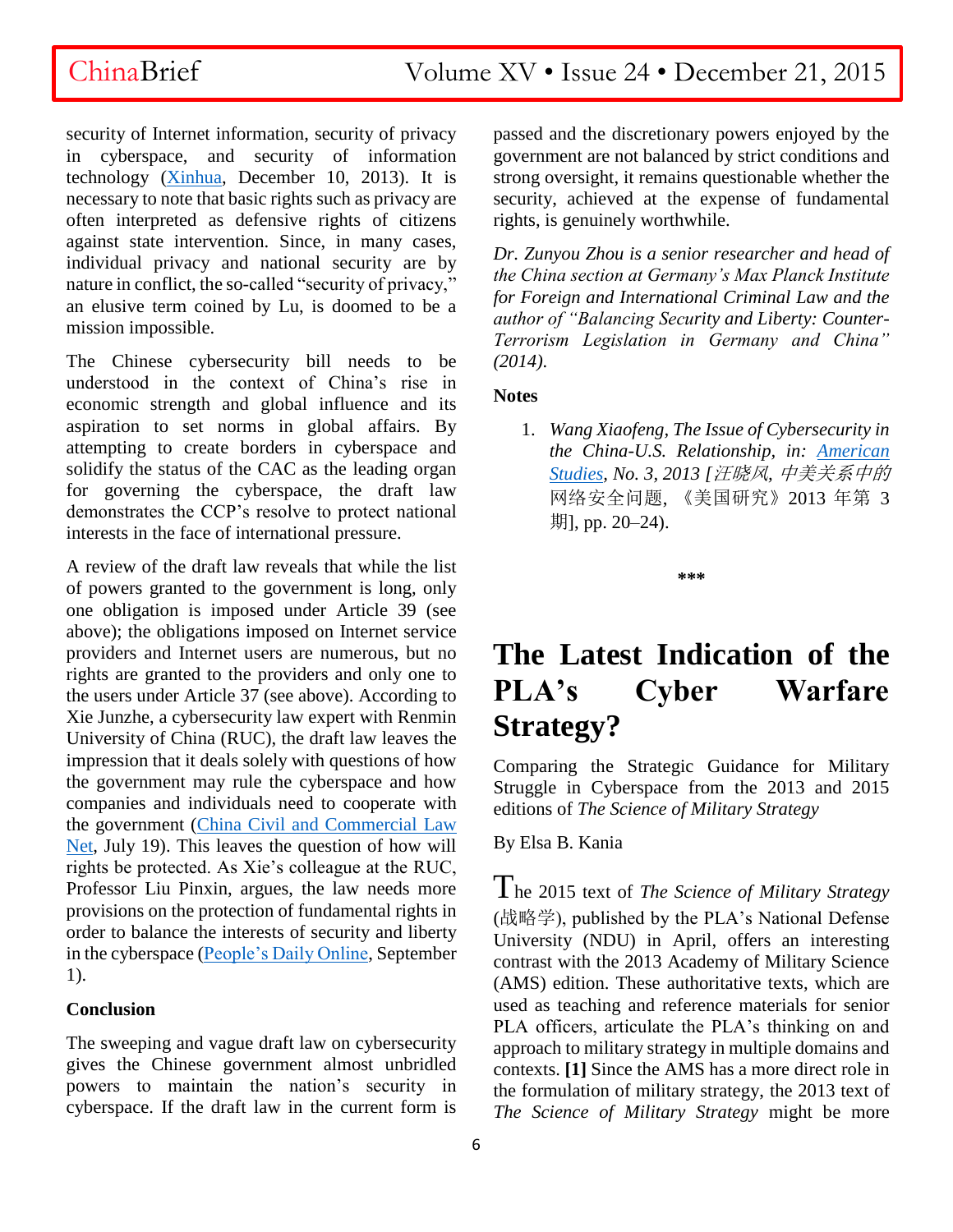authoritative than the 2015 edition. **[2]** However, this NDU text also presents an influential perspective that merits closer examination. **[3]** Notably, the 2015 text includes not only sections on 'military struggle in cyberspace' (网络空间军事斗争) and networkelectromagnetic space operations (网络电磁空间作 战) but also a full chapter on measures to establish and develop the PLA's cyberspace forces. **[4]**

There are sections within this 2015 text that seem to reflect a relatively distinctive approach to certain issue areas, including military struggle in cyberspace. The various differences and divergences between these two texts might indicate variance in perspective at the institutional level and/or a discernible change in the PLA's recent strategic thinking on conflict in this new domain. **[5]**  Although this limited, preliminary comparison of the 2013 and 2015 texts hardly allows for a definitive assessment of the potential shifts in China's strategic thinking on cyber warfare during this timeframe, this recent edition of *The Science of Military Strategy* does introduce certain concepts that are new relative to the 2013 AMS text, including the prioritization of defending China's cyber sovereignty (网络主权) and "cyber borders" ( 网络边疆 ), while also articulating the intention to establish a "cyberspace forces leadership structure" (网络空间力量领导体 制), analogous to U.S. Cyber Command. **[6]** 

### **New Perspectives on Cyber Reconnaissance and Cyber Deterrence?**

At a basic level, the AMS and NDU texts differ in their respective categorizations and definitions of the forms of cyber warfare, especially with regard to cyber reconnaissance and cyber deterrence. **[7]** In the 2013 text, cyber reconnaissance is discussed as inherently related to and potentially the precursor for cyber attack; in the 2015 text, on the other hand, the espionage-related aspects of cyber reconnaissance are emphasized. By the AMS text's characterization, cyber reconnaissance is typically "the preparation for probable future cyber attack operations." However, the 2015 text does not mention the technical or operational linkages between cyber reconnaissance and cyber attack. Rather, according

to that text, "cyber espionage struggle has become the most apparent form of peacetime military struggle in cyberspace." Here, the U.S. National Security Agency's program Prism is discussed as an indication of the extensiveness and sophistication of U.S. cyber espionage activities. This allusion to U.S. cyber espionage and the addition of "counterreconnaissance" could perhaps reflect the impact of Edward Snowden's revelations upon the PLA's perceptions of China's vulnerability to U.S. cyber capabilities.

While the 2013 and 2015 texts each recognize the strategic significance of cyber deterrence, this concept is seemingly more highly prioritized and discussed with additional nuance in the 2015 text. As of 2013, there was uncertainty associated with the AMS characterization of cyber deterrence; at that time, the authors mentioned that the existence of "very large differences" of opinion on cyber deterrence, such that the "theories and practice of cyber deterrence" were 'still pending improvement' and required further development. On the other hand, in the 2015 text, cyber deterrence is discussed with less uncertainty and divided into strategic and tactical levels. According to the NDU text, "strategic-level cyber deterrence" (战略级网络威慑) involves the demonstration of cyber attack capabilities, which would have massive destructive power if used against an enemy's political, military, and economic targets, including C4ISR systems, while "tactical-level cyber deterrence" (战术级网络威慑) primarily entails the use small-scale cyber attacks in order "to ensure the maintenance of national security in peacetime." Notably, this discussion of tactical-level cyber deterrence seems relatively unique, compared to previous such publications, which may reflect the PLA's concern with deterring not only large-scale cyber attacks but also lower-level cyber threat activities. However, the actual operationalization and potential efficacy of such an approach to cyber deterrence is another question entirely.

### **Comparing the 2013 and 2015 Texts' Strategic Guidance for "Cyber Military Struggle"**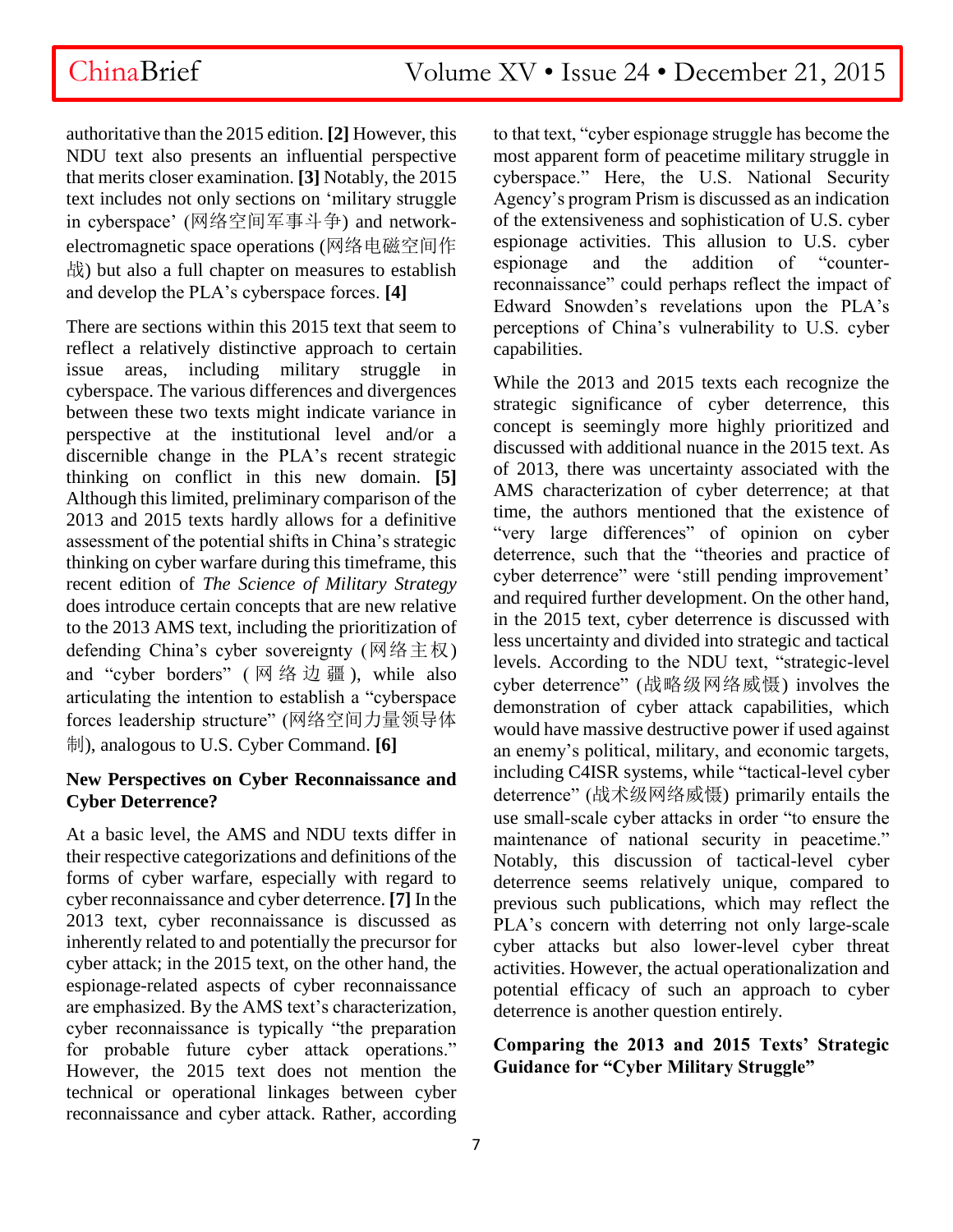The strategic guidance (战略指导) for this new form of military struggle evolved between the 2013 and 2015 texts, and it is notable that each articulates a relative emphasis on defense. Nonetheless, each text also emphasizes the criticality of the "cyber battlefield" to winning future informationized wars in this and other sections of the text. The NDU text asserts, "victory in war first starts from victory in cyberspace; whoever seizes the initiative in cyberspace will win the initiative in war." Concurrently, there is also, however, a defensive orientation relative to the PLA's previous strategic guidance on cyber warfare, which, as of the 2001 text of *The Science of Military Strategy*, under the aegis of strategic information operations, included the exhortation to "gain the initiative through striking first and seize the decisive opportunity" (先发制人, 掌握先机), while implementing "active offense" (积 极进攻). However, as of the 2013 or 2015 editions, the PLA's concept of 'military struggle in cyberspace' appears more directly linked to its overall strategy of active defense, despite still emphasizing an offensive approach to cyber warfare in a wartime scenario.

In the 2013 text, the first strategic guidance is to "establish the protection of the safety of the nation's important information and information networks as the fundamental objective." **[8]** This clear emphasis on the defensive is followed by a second strategic guidance to "manage well' the relationships of peacetime and wartime, attack and defense, and deterrence and warfare in cyber confrontation. Under the aegis of this guidance, the authors note that relative to its "primary strategic adversary," implicitly the U.S., China is inherently at a disadvantage in cyber confrontation, such that it should "give priority to defense; give simultaneous consideration to attack and defense" (以防为主, 兼 顾进攻). Although this emphasis on defense doesn't detract from the focus on offense and potentially even preemption in the scenario of an informationized war, the strategic guidance as listed does seem to indicate the PLA's intensified concerns about its relative vulnerability and the necessity of enhancing its defensive capabilities.

After the preceding two points, the third element of the guidance listed in the 2013 text, which discusses the PLA's intentions to establish three forms of "specialized cyber operations forces" (专业网络作 战力量), should not necessarily be assessed as an indication of predominantly offensive intentions, since such forces could have both offensive and defensive applications. These three types of cyber forces are "specialized military cyber warfare forces" (军队专业网络战力量); "PLA-authorized forces" (授权力量); and civilian forces (民间力量), as has been previously discussed (*[China Brief](http://www.jamestown.org/single/?tx_ttnews%5Btt_news%5D=43798&no_cache=1#.VmkHm9-rSCU)*, April 16). **[9]**  This commitment to developing and advancing China's cyber forces and capabilities is also reaffirmed and further detailed in the NDU's 2015 text.

Looking now to the strategic guidance for cyberspace military struggle within the 2015 NDU text, the first listed elevates the defensive orientation evident in the 2013 text to an even higher level, with the exhortation to "defend cyber borders; guard cyber sovereignty and national security" (守卫网络边疆, 捍卫网络主 权和国家安全). Although the concept of "cyber sovereignty" (网络主权) has been increasingly prioritized by and prevalent in the statements of China's civilian leadership, including during the recent World Internet Conference in Wuzhen, this is apparently the first time that this concept has been used in a PLA publication with this level of authoritativeness (*[China Brief](http://www.jamestown.org/programs/chinabrief/single/?tx_ttnews%5Btt_news%5D=44338&cHash=1622a6ba07e8dfa6844d135dfaf073ad#.VmkS0N-rSCU)*, September 4). So too, the notion of cyber borders (网络边疆), while previously discussed in the broader PLA literature, especially in the writings of Major General Ye Zheng, a member of the PLA's Strategic Advisory Committee and an influential information and cyber warfare theorist, is also new relative to the 2013 text. **[10]** Here, the authors argue, "cyber[space] lacks borders, but has sovereignty." Their starting point for asserting the importance of protecting cyber sovereignty is the Arab Spring, with the argument that cyber sovereignty is essential to prevent an enemy from 'engineering societal chaos' and to maintain political stability. In this regard, the PLA's strategic guidance is directly linked to the CPC's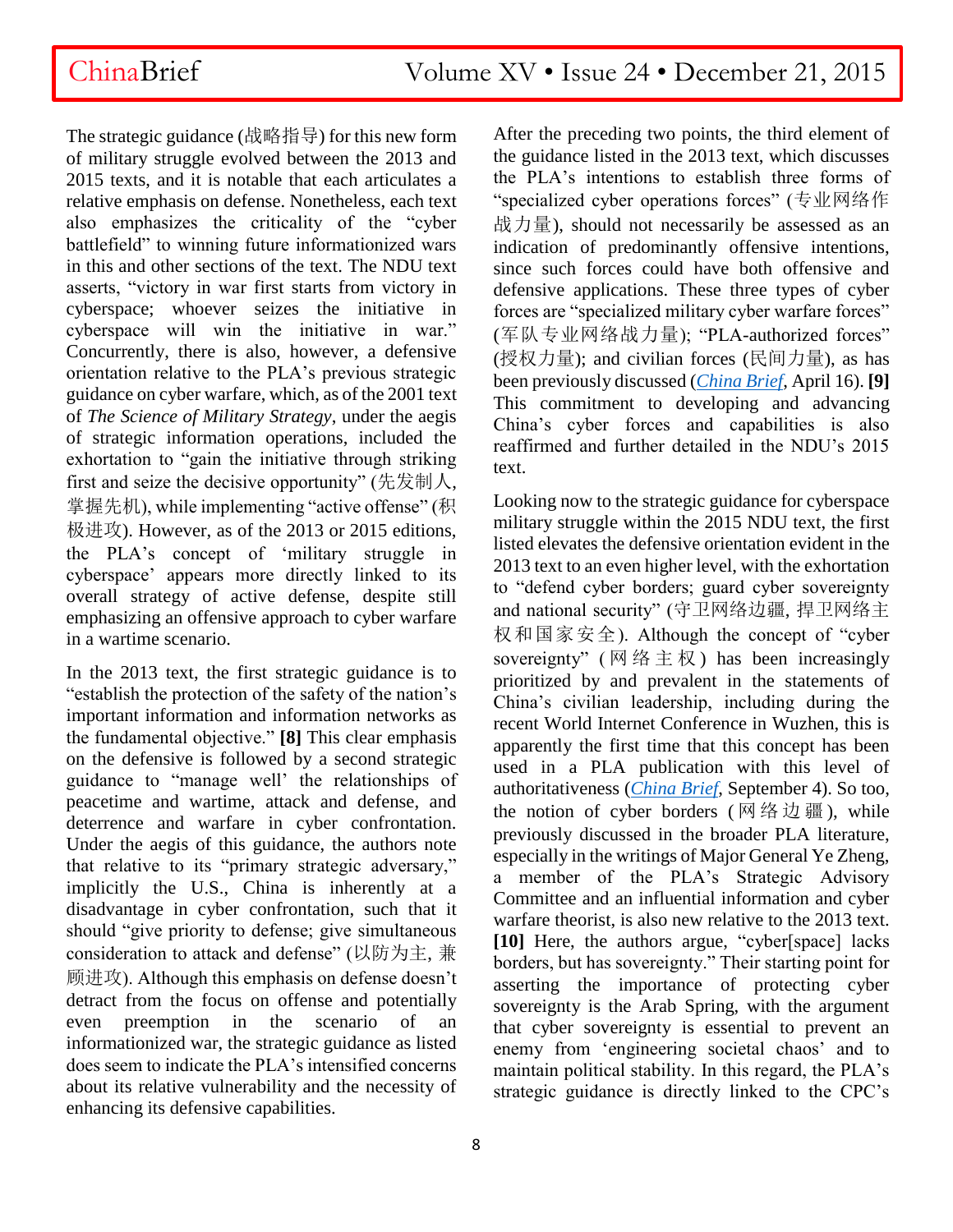priority of preserving stability to ensure its own predominance and survival. **[11]**

Next, the 2015 text sets forth the guidance of "active defense; contain [and] win future wars" (积极防御, 遏制并打赢未来战争). Consistent with multiple previous PLA publications, "seizing cyber superiority" ( 夺 取 网 络 制 权 ) and information superiority are seen as the foundation for seizing battlefield superiority in its entirety. Here, in the context of a potential conflict, there is an emphasis on the cyber-attack as a means to achieve victory. Nothing that multiple nation-states, including the U.S., have developed offensive cyber strategies, the authors argue that there is an imperative for active defense, as well as an emphasis on "integrated deterrence and warfare" (慑战一体). This framing of China's approach to military struggle in cyberspace within the context of the PLA's overall strategy of active defense, which is strategically defensive but can be operationally and tactically offensive, is clearer than in previous such publications. This emphasis on active defense indicates that the PLA might justify the use of offensive cyber campaigns and tactics as defensive, even an integral element of national defense, at the strategic level.

### **Questions for Future Analysis:**

Such an initial comparison of the 2013 and 2015 editions of *The Science of Military Strategy*, while only a preliminary step in support of more comprehensive analysis of these authoritative new texts, seems to offer indications of potential changes in the PLA's strategic thinking on cyber warfare during this timeframe. Certainly, the implications of these competing or perhaps complementary texts, as well as their relative authoritativeness, remains a question for further consideration. So too, the realization at the organizational and operational levels of the strategic concepts and theories articulated in these texts remains to be seen. However, at the strategic level, the inclusion of the concepts of cyber sovereignty and cyber borders, as well as the clear linkage of the PLA's approach to military struggle in cyberspace with its overall

strategy of active defense, offers insights on the PLA's evolving strategic thinking on cyber warfare.

Notably, in a later chapter of the 2015 text, there is discussion of specific measures to advance the development of China's cyber forces, including the establishment of a "authoritative, unified leadership and command organization" (权威的统一领导指挥 机 构 ). This section seems to support previous articulations of and recent reports regarding the PLA's intentions. Even the 2015 defense white paper on "China's Military Strategy," a document intended for and presented to an international audience, had emphasized that China must "expedite the development of a cyber force" (State Council [Information Office,](http://www.scio.gov.cn/zfbps/gfbps/Document/1435341/1435341.htm) May 26). Against the backdrop of announcements on the PLA reform agenda, there have also been media reports that China will seek to consolidate its cyber warfare units, which are currently dispersed across multiple units and ministries, into a command that would report directly to the Central Military Commission [\(Bloomberg,](http://www.bloomberg.com/news/articles/2015-10-22/china-military-chiefs-seek-to-unify-cyber-warfare-operations) October 22). Perhaps, as PLA reforms progress, there could be an official announcement of the establishment of such a command, which would offer the necessary clarity regarding such a substantive organizational change in the PLA's approach to cyber warfare.

*Elsa Kania is currently a senior at Harvard College and works part-time as a research assistant at the Belfer Center for Science and International Affairs. She was a 2014-2015 Boren Scholar in Beijing and previously worked as an intern in the cyber security industry.*

### **Notes**

1. See M. Taylor Fravel's ["The Evolution of](http://taylorfravel.com/documents/research/fravel.2005.evolution.china.military.strategy.pdf)  [China's Military Strategy: Comparing the](http://taylorfravel.com/documents/research/fravel.2005.evolution.china.military.strategy.pdf)  [1987 and 1999 Versions of ZHANLÜEXUE"](http://taylorfravel.com/documents/research/fravel.2005.evolution.china.military.strategy.pdf) (2005) for a detailed comparison of earlier editions of these texts and further discussion of their authoritativeness. *[China's Evolving](http://www.brookings.edu/research/books/2015/chinas-evolving-military-strategy)  [Military Strategy](http://www.brookings.edu/research/books/2015/chinas-evolving-military-strategy)* (2016) will offer a comprehensive analysis of the AMS' 2013 edition of *The Science of Military Strategy*.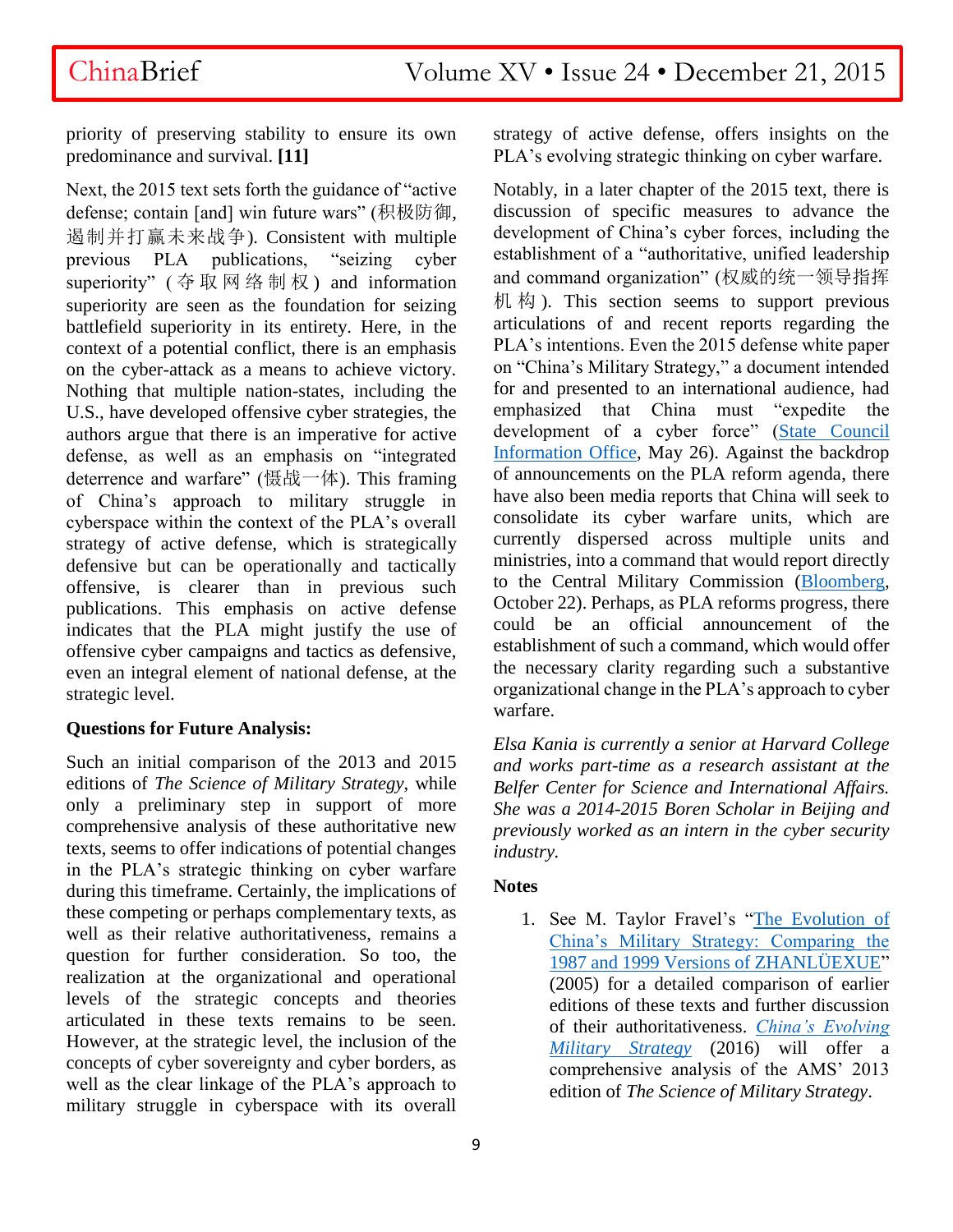- 2. Thank you to Larry Wortzel and Joe McReynolds for sharing helpful insights regarding this 2015 text's relative authoritativeness.
- 3. For instance, whereas the 2013 text was released in the name of a committee of authors, under the aegis of a particular research department, the names of the individual authors of various chapters are listed for the 2015 text.
- 4. Although the Chinese word that is typically translated as "cyber" (网络) literally means "network" and does not correspond precisely with the U.S. concept, I will use the prefix "cyber" in my translations of these terms for the purposes of this article.
- 5. At a very basic level, there is a divergence in the terminology used in the 2013 AMS and 2015 NDU texts of *The Science of Military Strategy*. The AMS frequently refers to the cyber *domain* (网络领域), but the NDU consistently uses the term cyber *space* (网络 空间) instead. Although this two-character difference might seem trivial, this terminological divergence might reflect that the AMS perceives the cyber domain as a distinct domain of warfare, whereas the NDU might instead perceive "military struggle in cyberspace" primarily as an element of and force multiplier for conventional warfare. However, this slight difference could also reflect that there have simply been different terms used for comparable concepts, as has also occurred in a U.S. context.
- 6. Although the concept of cyber sovereignty, as well as that of cyber borders, has previously been discussed in the PLA literature, as well as extensively by China's civilian leadership, this is, to my knowledge, the first time that these concepts have been introduced into a military text with this level of authoritativeness.
- 7. While the 2013 text discusses cyber reconnaissance (网络侦察), cyber attack and defense operations (网络攻防作战), and cyber deterrence (网络威慑), the 2015 text discusses first cyber deterrence, then cyber reconnaissance and counter-reconnaissance (网络侦察与反侦察), and finally lists cyber attack and cyber defense separately.
- 8. Specifically, by the authors' characterization: "China's objective for military struggle in the cyber domain is *self-interested but not harmful, involving evidently defensive, not damaging features*. The aim of China's cyber domain military struggle…is to restrict the scope of an adversary's cyber attack [and] limit the influence of an enemy's cyber destruction to within a scope that our side can endure." [emphasis added]
- 9. Since this guidance seems to direct that such forces be *established*, it might perhaps be interpreted as articulating the PLA's intention and objective, which is likely in some stage of actualization, rather than a finalized, *status quo* configuration of forces. For instance, the text characterizes forces within civilian government ministries as under the PLA's authorization, but the PLA's actual command and control of those forces might still be subject to debate and pending future consolidation and reorganization
- 10. See, for instance, "对网络主权的思考" by Ye Zheng  $(\mathbb{H} \times \mathbb{R})$ , published in the August 2015 edition of China Information Security.
- 11. With regard to the CPC's priorities in this regard and for a more expansive discussion of China's cyber strategy, see: Amy Chang, ["Warring State: China's Cybersecurity](http://www.cnas.org/chinas-cybersecurity-strategy#.VmkTLd-rSCU)  [Strategy,](http://www.cnas.org/chinas-cybersecurity-strategy#.VmkTLd-rSCU)" December 3, 2014; Perhaps, the elevation of the concept of "cyber sovereignty" in this context might even be interpreted as an indication that Beijing is starting to conceptualize the defense of its cyber borders as associated with its national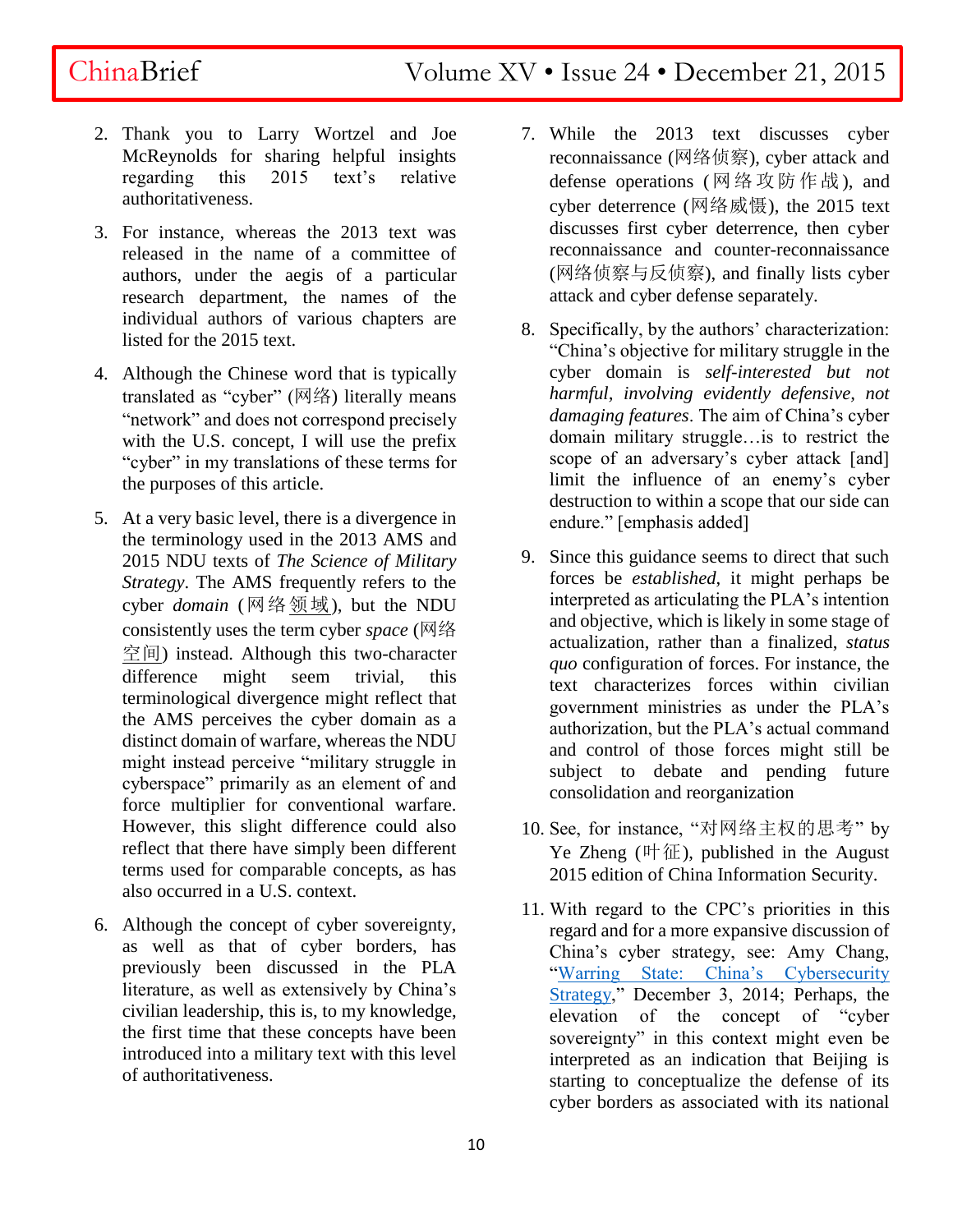core interest (核心利益) of sovereignty and territorial integrity.

\*\*\*

## **New Tensions, Old Problems on the Sino-Indian Border**

By Ivan Lidarev

 $\overline{A}$ s China deepens its economic and strategic relations with Pakistan, and makes diplomatic inroads with Nepal and Myanmar, it is worth examining an issue that continues to mar Sino-Indian relations. The China-India border dispute has long stirred tensions between Beijing and New Delhi, in spite of regular attempts to put the border issue on the backburner. However, provocative incidents continue to occur between Chinese and Indian forces along the vaguely demarcated and often disputed Line of Actual Control (LAC).

The latest major such incident between the two sides took place on September 11 near Burtse, situated on the far western end of the roughly 3488 kilometer (km) long LAC, between the Ladakh region of the Indian state of Jammu and Kashmir and Xinjiang province. After receiving information that the Chinese were constructing a hut with a camera, Indian soldiers and border police demolished the structure, in spite of Chinese attempts to push them back. This resulted in a stand-off between the two sides.

As it often happens with incidents on the border, the stand-off provoked a small storm of attention from the Indian media, but was downplayed by the Indian government and completely ignored by the Chinese one [\(Ministry of Foreign Affairs,](http://www.fmprc.gov.cn/mfa_eng/xwfw_665399/s2510_665401/2535_665405/t1296485.shtml) September 14). Unusually, however, a week after the stand-off had ended a Chinese military spokesperson criticized India for not following border agreements [\(Ministry](http://www.mod.gov.cn/affair/2015-09/24/content_4622115.htm)  [of National Defense,](http://www.mod.gov.cn/affair/2015-09/24/content_4622115.htm) September 24). Eventually, the

two sides called two "flag meetings" between senior officers, a mechanism for addressing border incidents at five meeting points along the LAC, and resolved the incident [\(Daily Excelsior,](http://www.dailyexcelsior.com/india-china-agree-to-maintain-peace-on-lac-troops-to-retreat/) September 15). Both sides agreed to pull out their soldiers and, in what was seen as success for India, abstain from building structures on the disputed LAC.

What made the incident significant was its place and timing. The Chinese provocation took place just before the Indian Home Minster, Rajnath Singh, seen as a hawk on the territorial dispute, was scheduled to make a highly-symbolic visit to the disputed border close to the location of the incident. The minister subsequently postponed his visit to later in September [\(Times of India,](http://timesofindia.indiatimes.com/india/Rajnath-postpones-visit-to-forward-areas-along-Pak-China-borders/articleshow/48941711.cms) September 13). The location of the incident was also interesting because the area around Burtse is of great strategic significance. It is close to both the G219 and G314 highways. The latter of these is better known as the Chinese part of the Karakorum highway, one of the major arteries through which Chinese aid and personnel come to Pakistan. **[1]**  Burtse is also close to India's small but strategic Daulat Beg Oldi airbase, which New Delhi activated in 2008 to Beijing's displeasure, and not far from the site of a severe border standoff in 2013 [\(India Today,](http://indiatoday.intoday.in/story/india-dares-china-iaf-super-hercules-aircraft-daulat-beg-oldie-ladakh/1/300395.html) August 20, 2013).

### **The Border Dispute**

The Burtse stand-off is just one of a long string of incidents which mark the decades-long border dispute. The dispute concerns three areas around the border 1) the western sector, known as Aksai Chin, which is mostly occupied by China; 2) a middle sector where there are relatively small disagreements on where the border should run; 3) and the fiercely disputed Eastern sector, which is occupied by India and largely covers the Indian state of Arunachal Pradesh. In the middle sector the dispute also concerns Sikkim, a strategically located Indian state which Beijing has not recognized, unequivocally, as part of India. **[2]**

With roots stretching back to the 19th and early 20th century, this dispute was inherited in the 1950s by the recently established People's Republic of China and a newly independent India. China's subsequent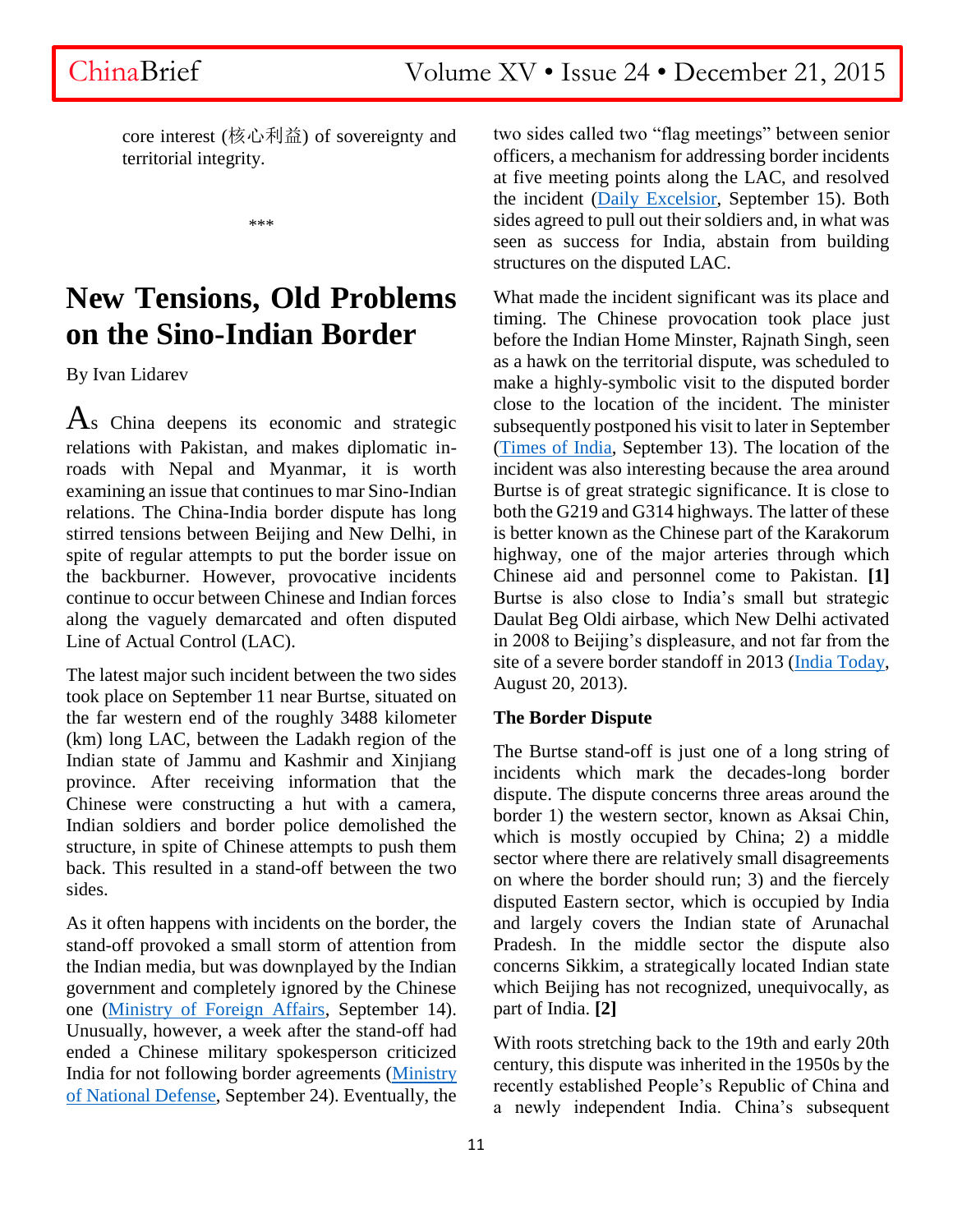consolidation of control in Tibet resulted in the gradual souring of the Sino-Indian relationship. The nadir came in 1962, when, in response to India's seizure of territory, China attacked India and inflicted a heavy, albeit limited, defeat on Indian forces. The brief war has adversely shaped mutual perceptions to this day, and has turned the dispute into a highly sensitive issue, especially for India.

Several pushes have been made to resolve the dispute since the 1980s, most notably in 2003, when the two sides initiated the Special Representatives Talks headed by India's National Security Advisor and China's State Counsellor responsible for foreign policy, and in 2005, when the two parties agreed on a set of guidelines for resolving the dispute. **[3]** Nevertheless, in spite of eighteen rounds of such talks, regular declarations that both sides seek to settle the dispute, and years of work of a Joint Working Group on the boundary dispute, there has been little progress toward a final settlement. Instead, focus has increasingly shifted to managing the frequent border tensions.

A quick review of the borders would suggest that China and India can easily accept the status quo and swap their claims over Aksai Chin and Arunachal Pradesh. Nevertheless, a key obstacle is the nexus between the dispute and the issue of Tibet. Beijing's territorial claims are based on the logic that Tibet has been part of China, and India's case is founded on agreements signed by a Tibetan government and British India without Beijing's consent, particularly the 1914 Simla Accord determining the McMahon Line which delineates the eastern sector of the border. Hence, accepting a territorial swap or the legitimacy of some parts of the LAC, which is partly based on the McMahon Line, will bring up the issue of the historical status of Tibet. The Tibet question also involves another great impediment to resolving the dispute, Tawang, a border town with a Tibetan Buddhist monastery that had historically been a part of Tibet and where the next Dalai Lama could reincarnate in the future. Predictably, these characteristics have made the Indian-controlled Tawang a requirement for Beijing in any border settlement. Some analysts have additionally noted

domestic constraints on both sides, strategic concerns and the potential that the two sides deliberately want to keep the dispute unresolved.

### **Incursions**

While the border dispute cannot be resolved, it cannot be put on the backburner, either. The reason are the incidents, usually incursions, which regularly take place on the border. On average, about 400 such incidents occur every year, starting in 2012, although the number might be somewhat on the decline this year. **[3]** Most incidents are the result of Chinese patrolling beyond the LAC or the building of small structures, such as huts, bunkers or surveillance installations, by either side.

The last years have witnessed several major incidents. The largest was a three-week stand-off at Daulat Beg Oldi in April and May 2013 which witnessed Chinese soldiers set up tents 19 km inside India-controlled territory in the run-up to the visit of India's foreign minister to Beijing and the visit to India of Chinese Premier Li Keqiang [\(Economic](http://articles.economictimes.indiatimes.com/2013-05-07/news/39091189_1_chumar-indian-army-bunkers)  [Times,](http://articles.economictimes.indiatimes.com/2013-05-07/news/39091189_1_chumar-indian-army-bunkers) May 7, 2013). When incident was resolved, in a deal about which little is known to this day, India destroyed a number of bunkers that its troops had recently built on the LAC [\(The Indian Express,](http://archive.indianexpress.com/news/china-incursion-indian-army-dismantling-chumar-bunkers-in-ladakh/1113133/) May 13, 2013). Another standoff took place in September 2014, just before President Xi Jinping's trip to India when, in response to Indian construction of a hut with a surveillance camera on the border and the digging of a canal, Chinese soldiers moved to disputed territory in Ladakh to build a road [\(Times of India,](http://timesofindia.indiatimes.com/india/With-canal-and-hut-India-stands-up-to-China-on-disputed-frontier/articleshow/43430234.cms) September 24, 2014). An incident also took place in November when a PLA light-armored vehicle went patrolling beyond the LAC during the Indian home minister's visit to Beijing and just days before a meeting between President Xi and Prime Minister Modi at the G-20 summit in Turkey [\(The Hindu,](http://www.thehindu.com/news/national/chinese-army-entered-india-before-modi-met-xi-at-g20/article7892882.ece?homepage=true) November 19).

Three features characterize border incidents. First, the incidents have grown since 2007, a development which has led some analysts to connect China's behavior with the U.S.-India nuclear deal and the Tibet uprising of 2008. Second, there has been a particular increase in incidents in the western sector,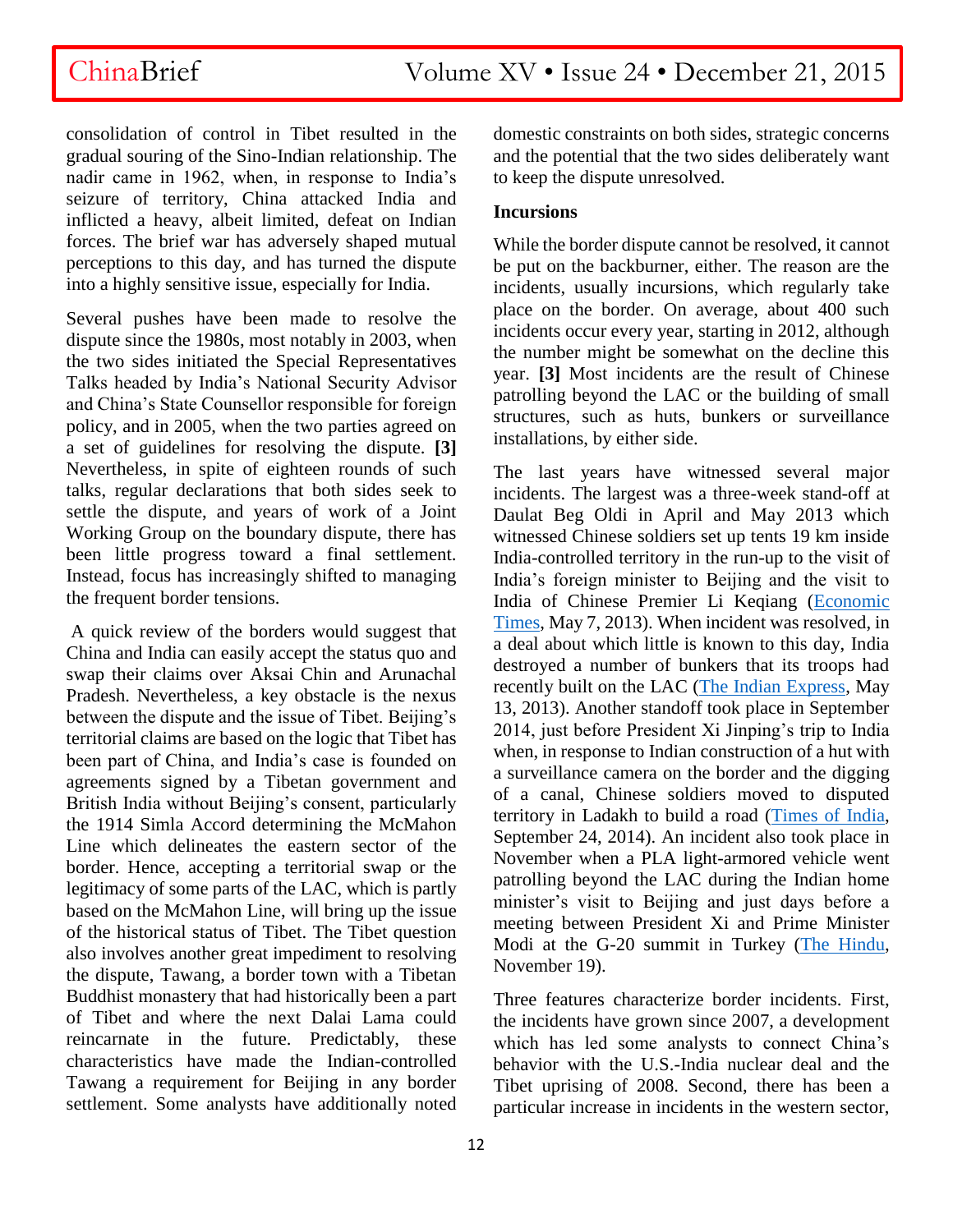usually around Ladakh. Third, larger incidents tend to precede high-ranking bilateral meetings, which might suggest that Beijing is using incursions to gain advantage in negotiations or signal its position. The last point leads to the fundamental question why China seeks to provoke border tensions. Explanations have varied from a strategy to keep India on the defensive or punish it for its closer ties with Washington, to a form of coercion on the dispute, to the provocative behavior of local Chinese commanders. Beijing, itself, often explains the incidents with the undetermined LAC, an explanation supported by some independent analysts, although Chinese observers have also sometimes suggested that Indian media deliberately exaggerates the incidents [\(Global Times,](http://www.globaltimes.cn/content/942446.shtml) September 15).

Repeated attempts have been made to manage border tensions, starting with the 1993 agreement in which both sides state "No activities of either side shall overstep the line of actual control" [\(UN,](http://peacemaker.un.org/chinaindia-borderagreement93) September 7, 1993). More recently, in 2013, China and India signed the Border Defense Cooperation Agreement, which adopts measures to reduce tensions, such as flag meetings between officers at designated points, the proposed establishment of a hotline between the two regional military headquarters, on the two sides of the LAC, and prohibitions against tailing the other side's patrols [\(Ministry of External Affairs,](http://www.mea.gov.in/bilateral-documents.htm?dtl/22366/Agreement_between_the_Government_of_the_Republic_of_India_and_the_Government_of_the_Peoples_Republic_of_China_on_Border_Defence_Cooperation) October 23, 2013). In 2012, the two countries' ministries of foreign affairs also established a Working Mechanism for Consultation and Coordination on India-China Border Affairs between senior diplomats [\(Ministry of External Affairs,](http://mea.gov.in/bilateral-documents.htm?dtl/17963/IndiaChina+Agreement+on+the+Establishment+of+a+Working+Mechanism+for+Consultation+and+Coordination+on+IndiaChina+Border+Affairs) January 17, 2012). The issue has also been discussed regularly at high-level meetings, most recently during a visit to Beijing by India's home minister and during the visit of a Chinese military delegation led by Fan Changlong, Vice Chairman of the Central Military Commission, to New Delhi [\(NDTV,](http://www.ndtv.com/india-news/rajnath-singh-conveys-indias-concerns-over-border-incursions-to-li-keqiang-1245362) November 20; [Ministry of National Defense,](http://news.mod.gov.cn/headlines/2015-11/16/content_4628726.htm) November 16). Nevertheless, neither agreements nor bilateral diplomacy have succeeded in decisively reducing tensions.

### **Border Infrastructure Building**

Beside border incidents, which receive most media attention, border tensions are fueled by an infrastructure building race. This infrastructure building, which has accelerated dramatically in the last ten years, serves three goals: 1) integration of the disputed territories under control; 2) establishment of sovereignty through facts on the ground; and 3) setting up the necessary infrastructure for moving troops and equipment to the LAC fast, in case of armed conflict.

On the Chinese side, as part of a huge project for developing Tibet, Beijing has built a network of roads that reaches every county in Tibet and connects with four main highways, the Central Highway, the Eastern Highway, the Yunnan-Tibet Highway and the Western Highway which eventually extends into the China-Pakistan Karakoram Highway and passes through India-claimed Aksai Chin. **[5]** Many of the roads of this network run very close to the LAC and even beyond it (or what India claims as LAC), such as the Chip Chat Heights road in the western sector, which is four kilometers inside Indian occupied territory. **[6]** China plans to extend this highway network from about 70,000 km in 2013 to 110,000 km by 2020 [\(China Tibet Online,](http://eng.tibet.cn/aboutus/201207/t20120723_1762092.html) February 19, 2013; Xinhua, July 29, 2013). China has also been extending its rail lines up to or close to the border. One line between Lhasa and Xigaze, next to Sikkim, was completed in 2014 (with plans for extension to the border), and work has been going on lines to Yatung, next to Sikkim and the strategic Nathula Pass, and Nyingchi, on the border with Chineseclaimed Arunachal Pradesh [\(Xinhua,](http://news.xinhuanet.com/english/china/2014-08/15/c_133558915.htm) August 15, 2014). **[7]** Beijing has also built five airbases in the area around the borders, numerous landing strips and oil depots. **[8]**

Indian infrastructure building has also progressed, although at a much slower pace and from a lower starting point, due to decades-old fears that China could use infrastructure to its advantage in case of attack. Since 2006, New Delhi has initiated a major program of building 73 all-weather roads and 14 rail lines on the border. However, as of 2014, only 18 roads and none of the rail lines have been completed [\(Times of India,](http://timesofindia.indiatimes.com/india/House-panel-rings-alarm-bells-over-border-readiness-against-China-Pak/articleshow/30692445.cms) February 20, 2014). In terms of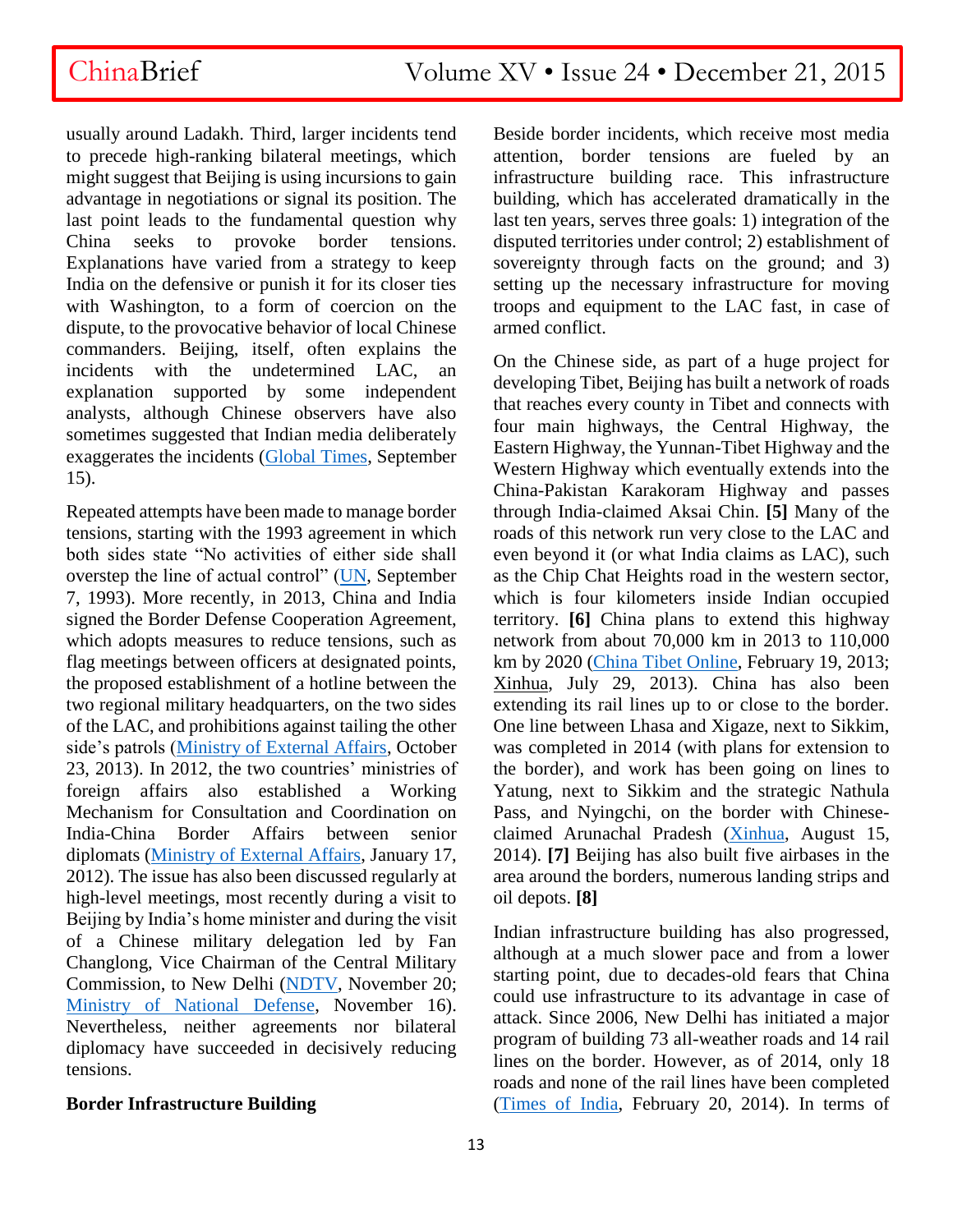Advanced Landing Grounds, India has fared better with five airstrips operational by the end of 2014 and two more projected [\(New Indian Express,](http://www.newindianexpress.com/nation/5-Air-Strips-to-Come-up-on-China-Border-Next-Month/2015/09/09/article3018212.ece) September 9). The slow progress on the Indian side has been attributed to bureaucratic inertia, the complex politics between the central government and the states in which the infrastructure is to be built and the fact that several different agencies work on these projects. On his visit to the border at Ladakh after the Burtse incident, Home Minister Rajnath Singh promised the prompt construction of three strategic new roads in the increasingly contested Ladakh region [\(The Tribune,](http://www.tribuneindia.com/news/jammu-kashmir/3-key-roads-in-ladakh-to-be-constructed-soon-rajnath/136848.html) September 23). This comes on top of a Home Ministry plan of building 27 new roads, a proposed \$6 billion new highway in Arunachal Pradesh and suggestions that India might inaugurate a program of population settling in the disputed territories [\(Mint,](http://www.livemint.com/Politics/7ixj5TXeEPfXAXtUA64V3H/Govt-plans-to-spend-billions-to-populate-remote-area-claimed.html) October 26).

As the overview above demonstrates, China is far ahead of India in terms of building strategic infrastructure. In case of military conflict, it is estimated that China can presently transport up to 32 divisions in six weeks, along with heavy equipment, all year round and sustain them, from a previous limit of 22 divisions mobilized in six months and not during all times of the year. **[9]** Such a mobilization would leave Indian forces outnumbered 3:1 (Times of India, August 22, 2014). However, India has been increasingly worried by this disparity and has sought to accelerate its infrastructure building, especially as it discusses plans to raise up to two new divisions on the border, three artillery brigades and three armored brigades [\(The Hindu,](http://www.thehindu.com/opinion/op-ed/in-defence-time-for-tough-decisions/article7155057.ece) April 30).

### **Conclusion**

The Burtse incursion in September is one of a long string of incidents on the Sino-Indian border which often coincide with major bilateral meetings. These incidents, and the race between China and India in building border infrastructure, regularly generate tensions on the LAC and trouble Sino-Indian relations. Efforts to manage such tensions have been consistently unsuccessful. Hence, a more stable relationship between Beijing and New Delhi will require either a real breakthrough in managing

border tensions or a resolution of the dispute which underlines them. Neither seems likely in foreseeable future.

*Ivan Lidarev is a Ph.D. student at King's College London (KCL) and an advisor to Bulgaria's National Assembly. Ivan's research, published in The Diplomat and Eurasia Review among other publications, focuses on Chinese foreign policy, Sino-Indian relations and Asian security.* 

### **Notes**

- 1. Indian media describes Indian military forces in the area around Burtse as capable of monitoring activity on the Karakorum highway. Given the distances and rough terrain, it is uncertain how accurate this information is, but could include signals intelligence.
- 2. For a brief but comprehensive presentation of the dispute see David Scott "Sino-Indian territorial issues: The Razor's Edge" in Harsh Pant (ed.) *The Rise of China: Implications for India*, (New Delhi: Cambridge University Press, 2012).
- 3. Alka Acharya "Course Correction: An Analysis of the Origins and Implications of the Sino–Indian Agreements of 2003 and 2005," *China Report,* May 2011, vol. 47: no. 2, pp. 159–171.
- 4. Catherine Richards, *China-India: An Analysis of the Himalayan territorial dispute*, Centre for Defence and Strategic Studies, Australian Defence College, 2015, p.14
- 5. Mukul Raheja, "Issue Brief: China's Infrastructure Build-up in the Tibet Autonomous Region and along the Indian Border: What India Can Do" *Delhi Policy Group*, 2014, pp. 2–4.
- 6. Rajagopalan, Rajeswari Pillai and Prakash, Rahul "Sino-Indian Border Infrastructure: An Update", Occasional Paper No. 42, Observer Research Foundation, May 2013, pp. 6–10. [http://www.orfonline.org/cms/sites/orfonline/](http://www.orfonline.org/cms/sites/orfonline/modules/occasionalpaper/attachments/Occasional42_1369136836914.pdf)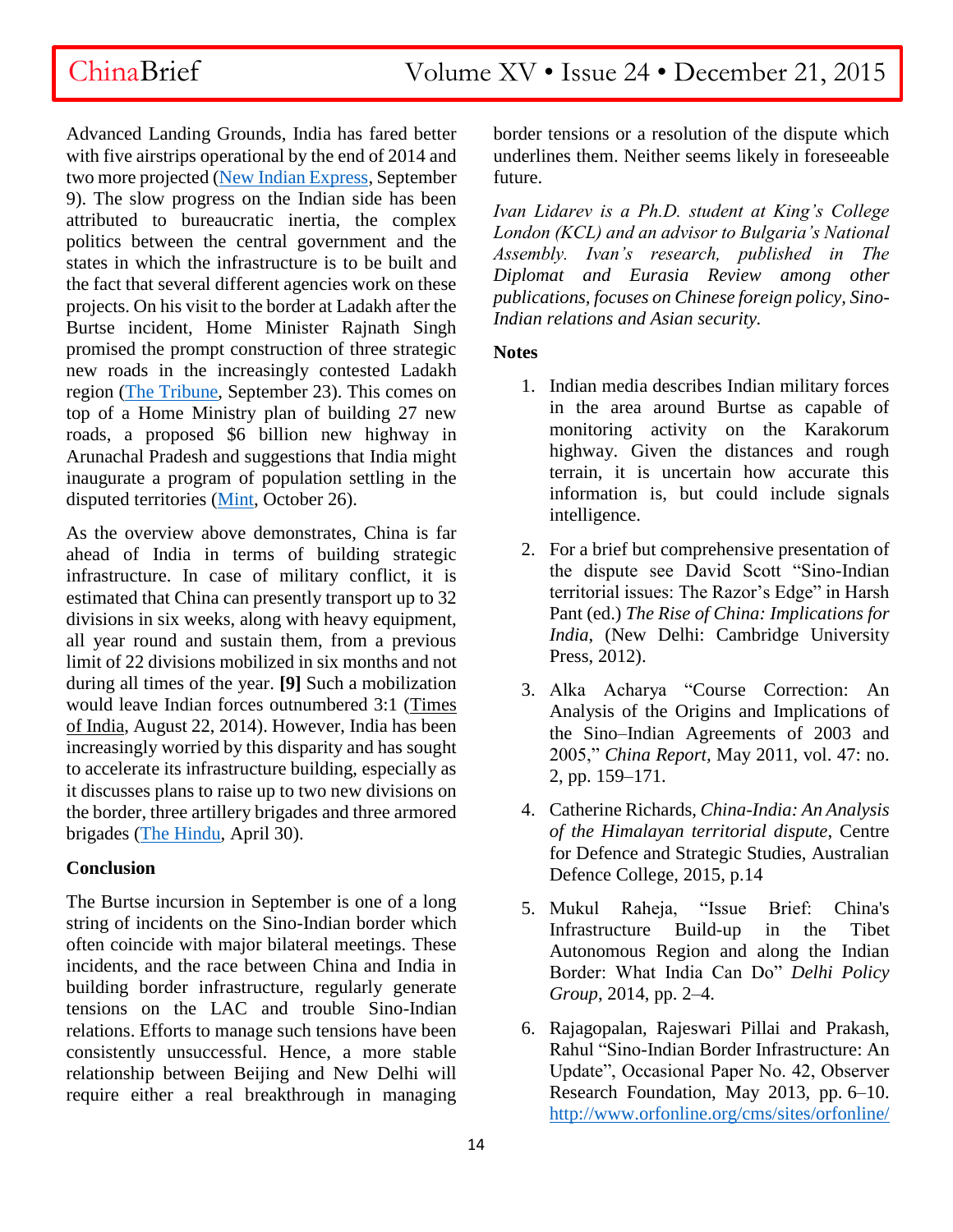[modules/occasionalpaper/attachments/Occas](http://www.orfonline.org/cms/sites/orfonline/modules/occasionalpaper/attachments/Occasional42_1369136836914.pdf) [ional42\\_1369136836914.pdf](http://www.orfonline.org/cms/sites/orfonline/modules/occasionalpaper/attachments/Occasional42_1369136836914.pdf)

- 7. Raheja, pp. 4–5.
- 8. Sudha Ramachandran, "India's Worrying Border Infrastructure Deficit," *The Diplomat*, (July 19, 2014). [http://thediplomat.com/2014/06/indias](http://thediplomat.com/2014/06/indias-worrying-border-infrastructure-deficit/)[worrying-border-infrastructure-deficit/.](http://thediplomat.com/2014/06/indias-worrying-border-infrastructure-deficit/)

**Editor:** Similarly, as seen from comparison of Google Earth satellite imagery between June 2011 and February 2013, China has also built the infrastructure for a modern surface to air missile base south of Hotan  $(\text{min}, \text{the})$ closest major city to western border disputes, and home to an unidentified mechanized infantry division.

9. Rajagopalan, pp. 10–12.

\*\*\*

## **Mapping China's Small Arms Trade: China's Illicit Domestic Gun Trade**

By Zi Yang

*This is part one of a two-part series examining China's arms trade.*

China is one of the world's top small arms producers, and the products of official arms companies such as Norinco (北方工业) make regular appearances in conflicts around the globe. In 2014, Chinese arms and ammunition export totaled at \$161 million, out of which sporting and hunting long guns constituted \$12.75 million [\(UN Comtrade;](http://comtrade.un.org/db/dqBasicQueryResults.aspx?px=HS&cc=93&r=156&p=0&rg=2&y=2014&so=8) [NISAT\)](http://nisat.prio.org/Trade-Database/Researchers-Database/). Despite the country's position as one of the world's largest arms producers, strict Chinese gun laws are designed to ensure few, if any, of its own citizens have the legal right to keep arms. Much less

noticed is China's growing problem with domestic production of illegal firearms, which have helped fuel a recent spike in crime.

Even hunting, which is sanctioned on paper and, according to China's legal code should allow a limited number of guns for hunters, is curtailed, as licenses are no longer issued. Moreover, the penalties for gun ownership, and anyone caught involved in manufacturing, sales or ownership of guns can potentially receive a minimum of three years imprisonment. The crime can also carry a life sentence or the death penalty [\(Xining Public Security](http://www.xnsgaj.com/hzxj/index.aspx?lanmuid=185&sublanmuid=1494&id=22070)  [Bureau,](http://www.xnsgaj.com/hzxj/index.aspx?lanmuid=185&sublanmuid=1494&id=22070) July 27). **[1]** Despite these restrictions, Chinese police continue to discover and bust sizable gunrunning networks on a regular basis. A recent raid in Hunan's Shaodong province seized 1,180 guns, some 1,300 parts and 6 million rounds of ammunition—prompting the question, why, despite the tough gun laws in place, does China's illicit gun trade continue to flourish [\(People's Daily Online,](http://legal.people.com.cn/n/2015/1128/c42510-27867476.html) November 28)? Judging by available evidence, China's expanding gun trade is a byproduct of its well-to-do population's growing demand for illegal goods. However, the existing ban, which makes legal gun purchases for law abiding citizens nearly impossible, has resulted in the disproportionate allocation of guns to criminal groups, adding new challenges to the maintenance of public and social order.

### **Identifying the Customers**

Government intervention in the economy almost always has unintended consequences. High tariffs encourage smuggling, and bans on certain commodities creates black markets where products may still be traded. Similarly, China's underground gun trade is a result of the state's attempt to ensure its security by subduing market forces. But as long as a constant demand exists, there will be entrepreneurs willing to take risks in supplying the goods—and Chinese demand for guns is on the rise. Thus, the initial step to understanding China's illegal gun trade is analyzing the demand side.

Customers can be classified into two categories. The majority consists of players in China's criminal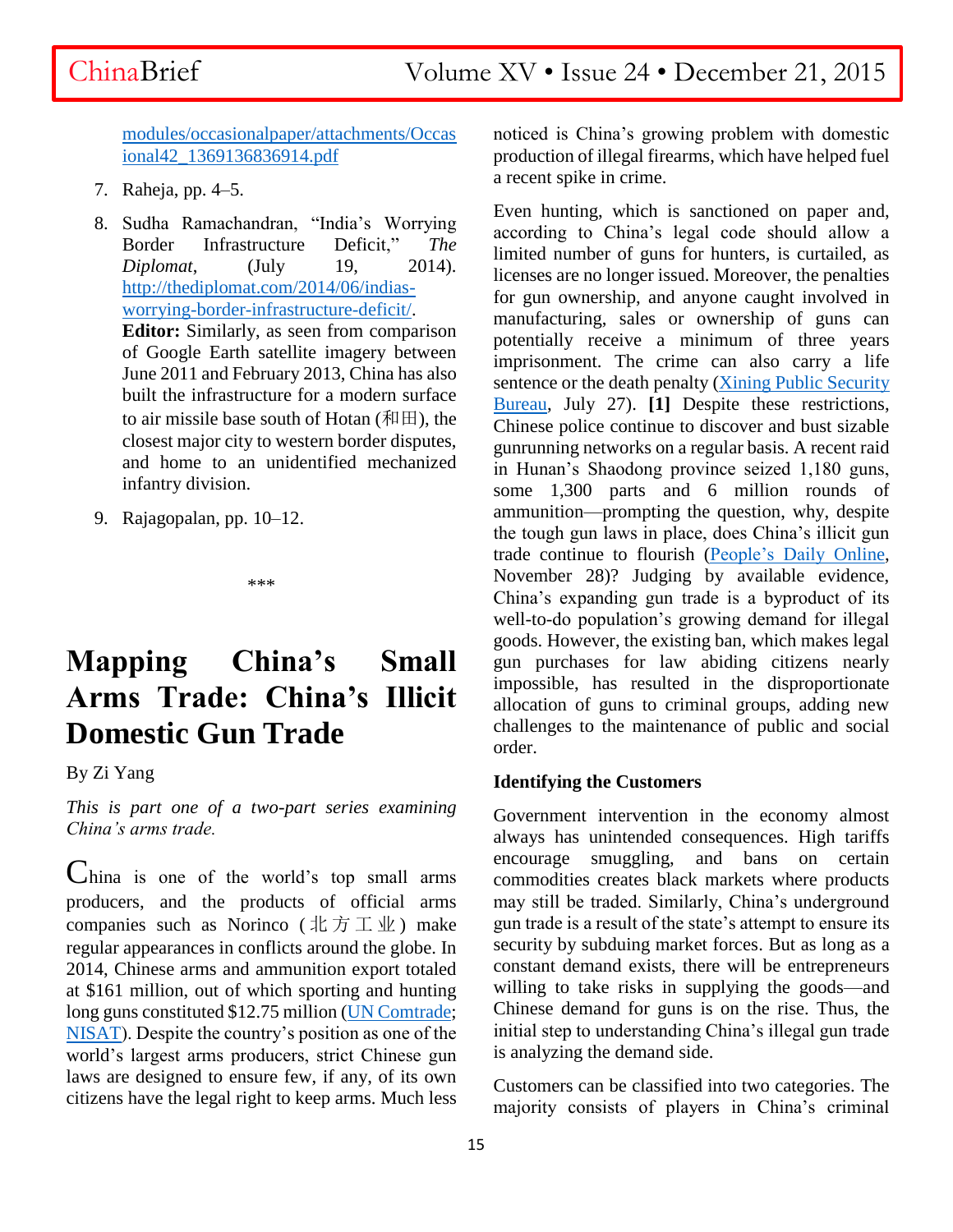## ChinaBrief Volume XV • Issue 24 • December 21, 2015

underground, the "black society" (黑社会), that straddle the line between the legal and illegal worlds—owners of massage parlors, coal mines, night clubs—and who must interact with career criminals on a regular basis. **[2]** According to a 2013 study, 63.2 percent of Shanghai's inmates arrested on gun-related charges have previously been involved in drugs, illegal gambling, and prostitution. These individuals need guns mainly due to the high-risk nature of their work, and usually obtain guns from suppliers within their criminal circle. **[3]** Despite the restrictions on even the most basic of guns, some mobsters even have access to high-power weapons. One notorious example is Liu Han, a mobster and businessman in Sichuan Province closely associated with disgraced security czar Zhou Yongkang. To push through business deals, Liu frequently used a team of enforcers armed with military-grade weapons to intimidate and even murder his competitors [\(NetEase News Online,](http://news.163.com/photoview/591M0001/43107.html#p=9LHGD45L591M0001) February 20, 2014; [Sina](http://news.sina.com.cn/c/sd/2014-04-24/104530003042.shtml)  [News Online,](http://news.sina.com.cn/c/sd/2014-04-24/104530003042.shtml) April 24, 2014). **[4]**

Another type of customer who constitutes a significant minority is the general gun enthusiast, who has a legal occupation, but want to own a gun to satisfy personal interest, for hunting, or simply as a trophy. Generally coming from China's rising middle-class and *nouveau riche*, these customers are growing and are known for their readiness to spend liberally for quality arms. **[5]**

### **Tracing the Supply Chain**

The gun trade is a free market economy open to new entrepreneurs. The learning curve is moderate, but ultimately it is quite easy for anyone to join the commercial activities as long as he or she has the knowledge and proper connections. Before entering the industry, one must first acquire the relevant technical know-how. The traditional way of doing so is finding a gunsmith (枪匠). Police crackdowns on China's traditional gun making hubs—Songtao County of Guizhou in particular—have forced gunsmiths with generations of passed-down expertise to leave for opportunities in the big cities. **[6]** Yet, finding people with such skills is hard because of the invisibility of this kind of labor market to most

people. But in the digital age, joining the right Internet forums and QQ groups opens up a world of information that includes anonymous advice on anything gun-related, detailed gun blueprints, and scans of ordinance factory manuals that were considered secret just decades ago.

To be successful in the knowledge acquisition stage, one must first learn the language of the trade, i.e. the "black talk" ( $\mathbb{R}$  if if). Dodging the Internet police is a part of Chinese online life and an argot was created to connect gun enthusiasts safely. Asking directly about guns (*qiang*) is too risky, so gun enthusiasts substituted *qiang* for *gou*, meaning dog in Chinese, as it is the homophone for the English word gun. Referring to one another as *gouyou* (狗友), literally "dog-buddies," Chinese gun enthusiasts call assault rifles *chongfenggou* (lit. assault-dog), air guns *qigou* (lit. air-dog), shotguns *sandangou* (lit. loose-bulletsdog), handguns *shougou* (lit. hand-dog) and ammunition *gouliang*—dog food. **[7]**

For any business to operate, it must have goods in stock. Buying smuggled guns made outside of China is possible, but it is more cost-effective to manufacture locally. Most gun parts can be made without much difficulty. With a gun blueprint, an entrepreneur can easily replicate parts en masse at a hardware workshop or at home if they have the machinery. Some specialized parts and processes, such as barrels and riffling (cutting a spiral groove along the inside of a barrel to impart spin on a bullet) require less common tools. Barrels with rifling can only be purchased at specialty shops in certain parts of the country (mainly Guangdong) or online. **[8]**

Online hunting and military affair forums provide access to private QQ groups serving as virtual gun expos where sellers and buyers meet, network and trade. **[9]** Pricing is competitive, and sellers market their products by offering better prices and services. **[10]** Although scammers do exist, the majority are serious businessmen looking to make sales. Upon sealing a deal, the buyer would be directed to a *Taobao* (Chinese Ebay) store and pay for a legal product (*[Hangzhou Daily](http://hzdaily.hangzhou.com.cn/dskb/html/2013-03/01/content_1444051.htm)*, March 1, 2013). The seller will then mail out disassembled parts of a gun in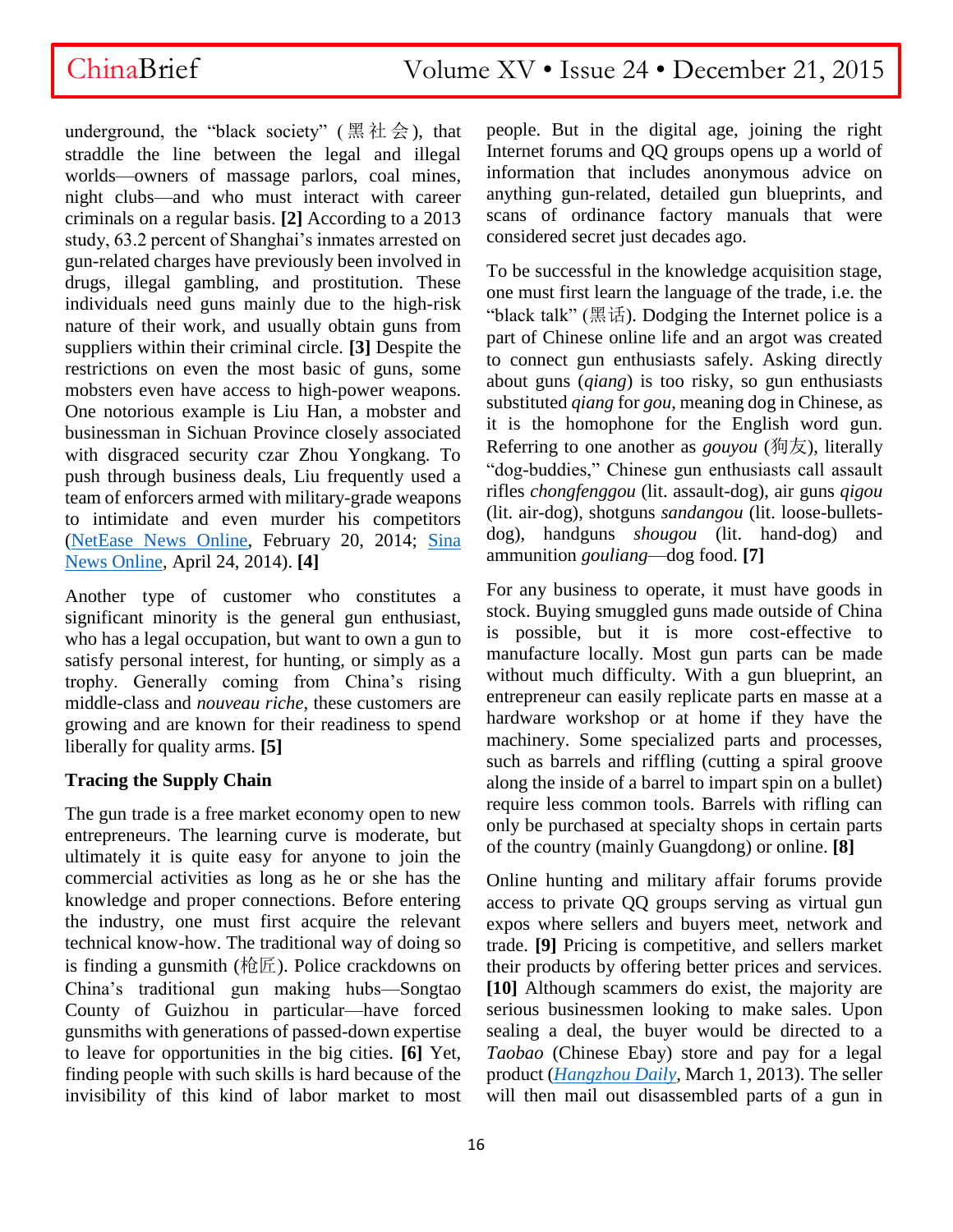separate packages to the buyer. **[11]** Orders come with instructions on how to reassemble the gun, but the buyer may still contact the seller, or an after-sales service agent in the network for further assistance on reassembling, test firing, or returns and refunds. Once the buyer is satisfied, all record of sales will be erased. Despite the covert nature of the transactions, gun sales of all types continue to increase. As an examination of a recent case shows, the rewards for those willing to risk the law can be great—though the punishment if caught, even greater.

### **The Gun Trade in Action: the Case of the "Fang Lei Network"**

At 38 years of age, Fang Lei is a millionaire in handcuffs. Originally a karaoke bar owner of Susong County, Anhui Province, Fang built an empire on running guns. A lifelong gun enthusiast, Fang described his attitude toward guns as like "women and make-up—cannot live without [them]." **[12]** According to Fang, he wanted to own a gun since he was a child. By 2009 he had already bought two, and quickly moved from collecting to selling. After joining the online "dog-buddies" community, Fang spent 24,000 Yuan (Ren Min Bi) on two rifles. He then began advertising a brand-new version of an AirForce Condor, the most popular brand of pre-charged pneumatic air rifle among Chinese hunters on Internet forums. Orders started flooding in immediately, and Fang had to travel to Guangdong's Foshan eight times in the following months to place orders for parts. Using barrels bought online, Fang assembled and sold the AirForce Condor air rifles, (which are just as illegal in China as assault weapons), at 7,000 Yuan each, making a 5,000 Yuan profit per transaction. As business boomed, Fang recruited more workers into his network. By the time of his arrest, his QQ group "Comma Family" had more than 300 members. To maintain security, they agreed to never video chat with one another or meet in person. Ultimately, Fang constructed an underground business empire, with him at the pinnacle, directing hundreds of sales agents across the country. According to police records, Fang's network made at least 784 successful transactions before his arrest in 2012. **[13]** In the scheme of China's underground gun manufacturing networks, the dismantling of the Fang Lei Network meant little. There are still thousands of similar organizations in China's prospering illicit gun trade.

### **Conclusion**

China's expanding underground gun trade is the byproduct of the state's struggle with market forces. The state fears an armed populace, but a strict ban on gun ownership has only created a black market where the wealthy and well-connected can still buy guns with ease. With the growth of the Chinese economy, the gun trade will continue to expand in response to rising demand from a population with money to spend and an appreciation for weapons stemming from its culture and history. Currently, the gun ban is unlikely to be lifted, yet it is necessary for the Chinese state to recognize the unintended consequences of the ban, and how it allocates guns disproportionately into the hands of black society syndicates that constitute a threat to the livelihood of law abiding citizens, a phenomenon that will have long-lasting negative consequences for social stability.

*Zi Yang is a graduate student at Georgetown University School of Foreign Service. He currently serves as a research assistant at Georgetown University's Center for Security Studies.*

### **Notes**

1. Yang Jiang 杨江, 黑枪调查 [Investigating Illicit Guns], *Xinmin Weekly* 44 (November 2012): 54.